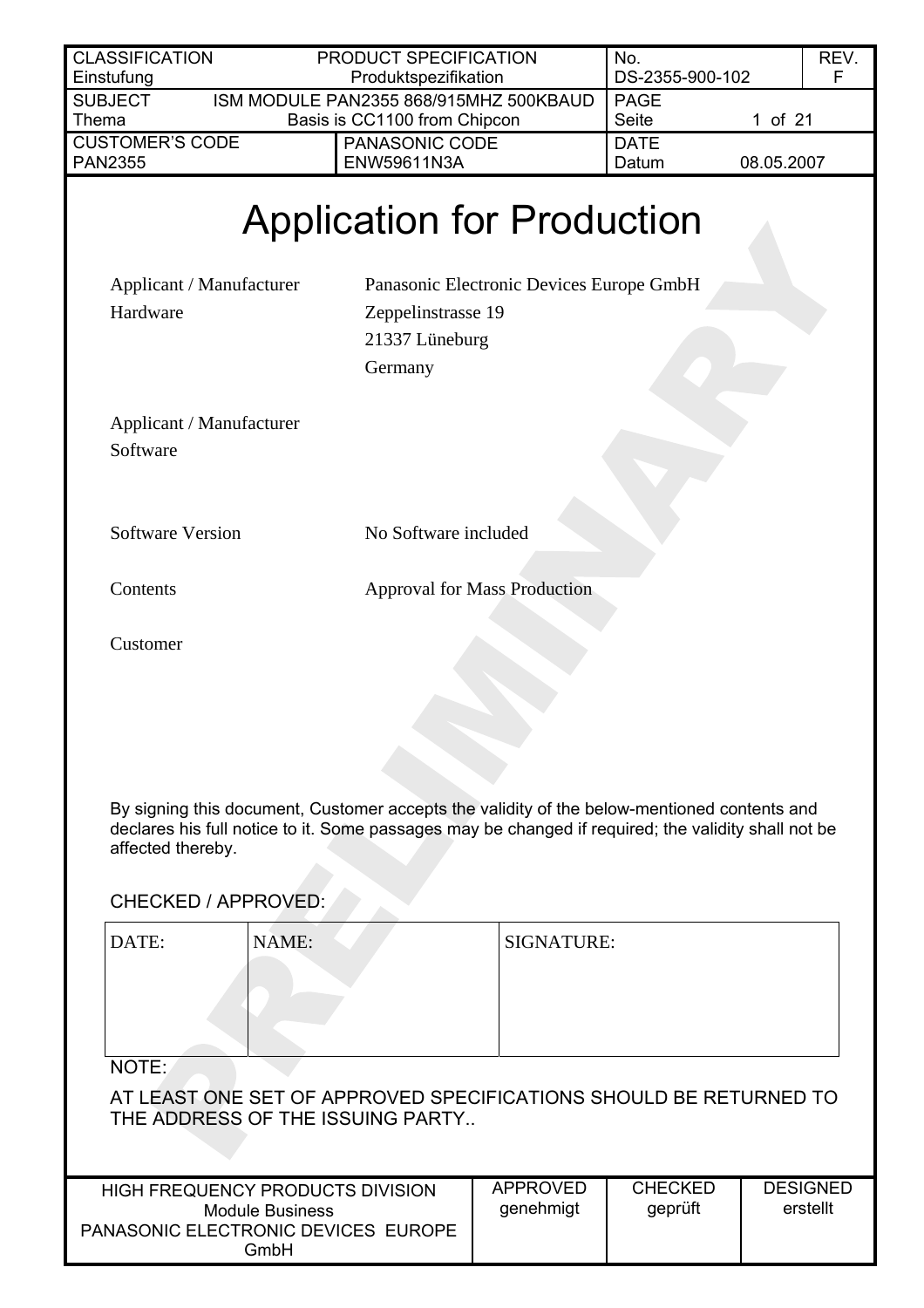| <b>CLASSIFICATION</b> |                                                                 | PRODUCT SPECIFICATION                          |                 | No.                  |            | REV.            |
|-----------------------|-----------------------------------------------------------------|------------------------------------------------|-----------------|----------------------|------------|-----------------|
| Einstufung            |                                                                 | Produktspezifikation                           |                 | DS-2355-900-102      |            | F               |
| <b>SUBJECT</b>        |                                                                 | ISM MODULE PAN2355 868/915MHZ 500KBAUD         |                 | <b>PAGE</b>          |            |                 |
| Thema                 | <b>CUSTOMER'S CODE</b>                                          | Basis is CC1100 from Chipcon<br>PANASONIC CODE |                 | Seite<br><b>DATE</b> | 2 of 21    |                 |
| <b>PAN2355</b>        |                                                                 | ENW59611N3A                                    |                 | Datum                | 08.05.2007 |                 |
|                       |                                                                 |                                                |                 |                      |            |                 |
|                       | <b>TABLE OF CONTENTS</b>                                        |                                                |                 |                      |            |                 |
|                       |                                                                 |                                                |                 |                      |            |                 |
|                       |                                                                 |                                                |                 |                      |            |                 |
| 1.                    |                                                                 |                                                |                 |                      |            |                 |
| 2.                    |                                                                 |                                                |                 |                      |            |                 |
| 3.                    |                                                                 |                                                |                 |                      |            |                 |
| 4.                    |                                                                 |                                                |                 |                      |            |                 |
| 5.                    |                                                                 |                                                |                 |                      |            |                 |
| 6.                    |                                                                 |                                                |                 |                      |            |                 |
| 7.                    |                                                                 |                                                |                 |                      |            |                 |
| 8.                    |                                                                 |                                                |                 |                      |            |                 |
| 9.                    |                                                                 |                                                |                 |                      |            |                 |
| 10.                   |                                                                 |                                                |                 |                      |            |                 |
| 11.                   |                                                                 |                                                |                 |                      |            |                 |
| 12.                   |                                                                 |                                                |                 |                      |            |                 |
| 13.                   |                                                                 |                                                |                 |                      |            |                 |
| 14.                   |                                                                 |                                                |                 |                      |            |                 |
| 15.                   |                                                                 |                                                |                 |                      |            |                 |
| 16.                   |                                                                 |                                                |                 |                      |            |                 |
|                       |                                                                 |                                                |                 |                      |            |                 |
|                       |                                                                 |                                                |                 |                      |            |                 |
| 17.                   |                                                                 |                                                |                 |                      |            |                 |
| 18.                   |                                                                 |                                                |                 |                      |            |                 |
| 19.                   |                                                                 |                                                |                 |                      |            |                 |
| 20.                   |                                                                 |                                                |                 |                      |            |                 |
| 21.                   |                                                                 |                                                |                 |                      |            |                 |
| 22.                   |                                                                 |                                                |                 |                      |            |                 |
|                       |                                                                 |                                                |                 |                      |            |                 |
|                       | 22.2. Notes of installation <b>Manual Allin (22.2)</b> Notes 14 |                                                |                 |                      |            |                 |
|                       |                                                                 |                                                |                 |                      |            |                 |
|                       |                                                                 |                                                |                 |                      |            |                 |
|                       |                                                                 |                                                |                 |                      |            |                 |
| 23.                   |                                                                 |                                                |                 |                      |            |                 |
|                       |                                                                 |                                                |                 |                      |            |                 |
|                       |                                                                 |                                                |                 |                      |            |                 |
|                       |                                                                 |                                                |                 |                      |            |                 |
|                       |                                                                 |                                                |                 |                      |            |                 |
|                       |                                                                 |                                                |                 |                      |            |                 |
|                       |                                                                 |                                                |                 |                      |            |                 |
|                       |                                                                 |                                                |                 |                      |            |                 |
|                       |                                                                 |                                                |                 |                      |            |                 |
|                       | HIGH FREQUENCY PRODUCTS DIVISION                                |                                                | <b>APPROVED</b> | <b>CHECKED</b>       |            | <b>DESIGNED</b> |
|                       | <b>Module Business</b>                                          |                                                | genehmigt       | geprüft              |            | erstellt        |
|                       | PANASONIC ELECTRONIC DEVICES EUROPE                             |                                                |                 |                      |            |                 |
|                       | GmbH                                                            |                                                |                 |                      |            |                 |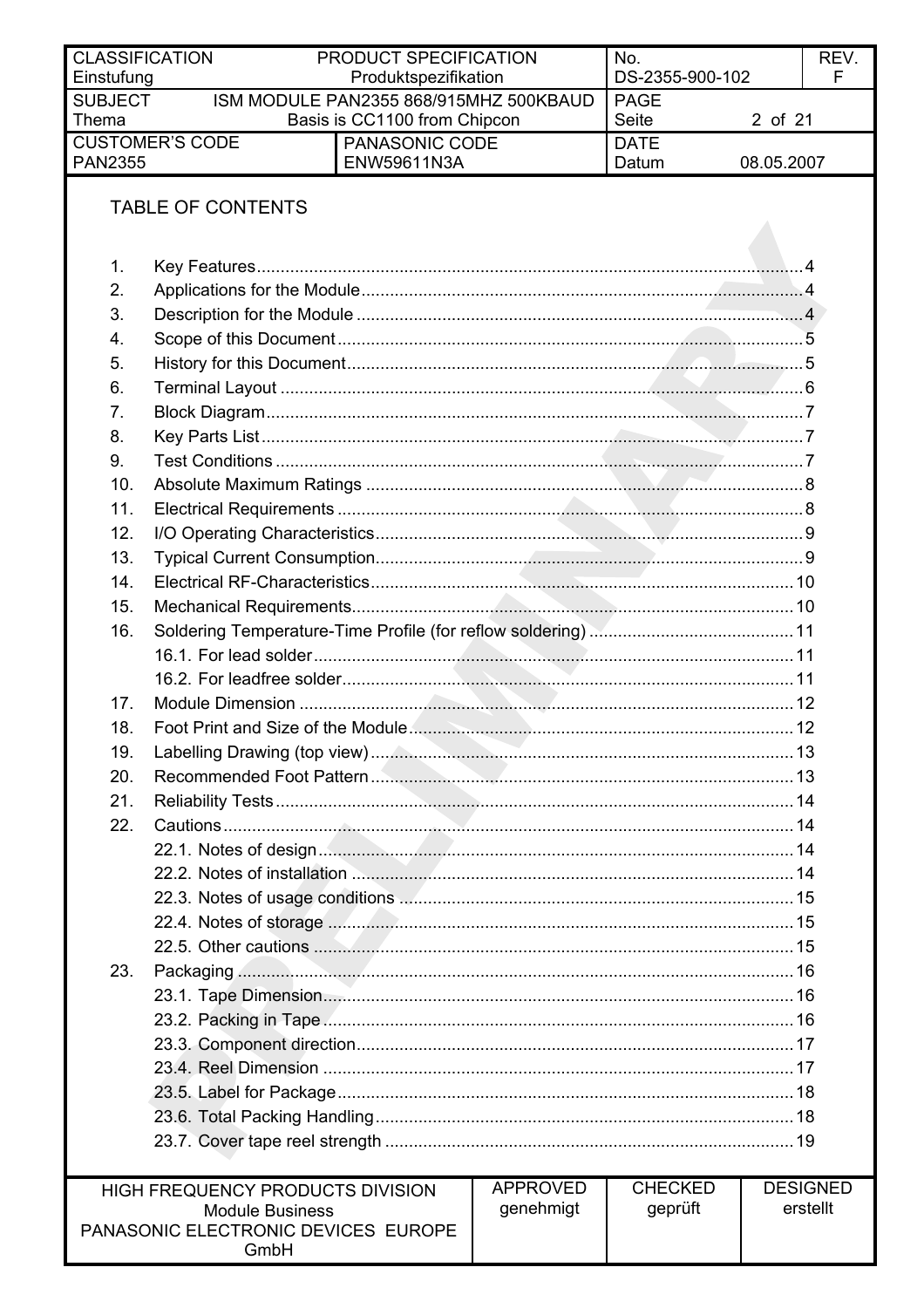| <b>CLASSIFICATION</b>   |                                                            | PRODUCT SPECIFICATION                                                  |                 | No.                            | REV.<br>F       |
|-------------------------|------------------------------------------------------------|------------------------------------------------------------------------|-----------------|--------------------------------|-----------------|
| Einstufung              |                                                            | Produktspezifikation                                                   |                 | DS-2355-900-102<br><b>PAGE</b> |                 |
| <b>SUBJECT</b><br>Thema |                                                            | ISM MODULE PAN2355 868/915MHZ 500KBAUD<br>Basis is CC1100 from Chipcon |                 | Seite                          | 3 of 21         |
|                         | <b>CUSTOMER'S CODE</b>                                     | PANASONIC CODE                                                         |                 | <b>DATE</b>                    |                 |
| <b>PAN2355</b>          |                                                            | ENW59611N3A                                                            |                 | Datum                          | 08.05.2007      |
|                         |                                                            |                                                                        |                 |                                |                 |
| 24.                     |                                                            |                                                                        |                 |                                |                 |
| 25.                     |                                                            |                                                                        |                 |                                |                 |
| 26.                     |                                                            |                                                                        |                 |                                |                 |
| 27.                     |                                                            |                                                                        |                 |                                |                 |
| 28.                     |                                                            |                                                                        |                 |                                |                 |
| 29.                     |                                                            |                                                                        |                 |                                | 21              |
|                         |                                                            |                                                                        |                 |                                |                 |
|                         |                                                            |                                                                        |                 |                                |                 |
|                         |                                                            |                                                                        |                 |                                |                 |
|                         |                                                            |                                                                        |                 |                                |                 |
|                         |                                                            |                                                                        |                 |                                |                 |
|                         |                                                            |                                                                        |                 |                                |                 |
|                         |                                                            |                                                                        |                 |                                |                 |
|                         |                                                            |                                                                        |                 |                                |                 |
|                         |                                                            |                                                                        |                 |                                |                 |
|                         |                                                            |                                                                        |                 |                                |                 |
|                         |                                                            |                                                                        |                 |                                |                 |
|                         |                                                            |                                                                        |                 |                                |                 |
|                         |                                                            |                                                                        |                 |                                |                 |
|                         |                                                            |                                                                        |                 |                                |                 |
|                         |                                                            |                                                                        |                 |                                |                 |
|                         |                                                            |                                                                        |                 |                                |                 |
|                         |                                                            |                                                                        |                 |                                |                 |
|                         |                                                            |                                                                        |                 |                                |                 |
|                         |                                                            |                                                                        |                 |                                |                 |
|                         |                                                            |                                                                        |                 |                                |                 |
|                         |                                                            |                                                                        |                 |                                |                 |
|                         |                                                            |                                                                        |                 |                                |                 |
|                         |                                                            |                                                                        |                 |                                |                 |
|                         |                                                            |                                                                        |                 |                                |                 |
|                         |                                                            |                                                                        |                 |                                |                 |
|                         |                                                            |                                                                        |                 |                                |                 |
|                         |                                                            |                                                                        |                 |                                |                 |
|                         |                                                            |                                                                        |                 |                                |                 |
|                         |                                                            |                                                                        |                 |                                |                 |
|                         |                                                            |                                                                        |                 |                                |                 |
|                         |                                                            |                                                                        |                 |                                |                 |
|                         |                                                            |                                                                        |                 |                                |                 |
|                         |                                                            |                                                                        |                 |                                |                 |
|                         |                                                            |                                                                        |                 |                                |                 |
|                         |                                                            |                                                                        |                 |                                |                 |
|                         |                                                            |                                                                        |                 |                                |                 |
|                         |                                                            |                                                                        |                 |                                |                 |
|                         |                                                            |                                                                        |                 |                                |                 |
|                         |                                                            |                                                                        |                 |                                |                 |
|                         |                                                            |                                                                        | <b>APPROVED</b> | <b>CHECKED</b>                 | <b>DESIGNED</b> |
|                         | HIGH FREQUENCY PRODUCTS DIVISION<br><b>Module Business</b> |                                                                        | genehmigt       | geprüft                        | erstellt        |
|                         | PANASONIC ELECTRONIC DEVICES EUROPE                        |                                                                        |                 |                                |                 |

GmbH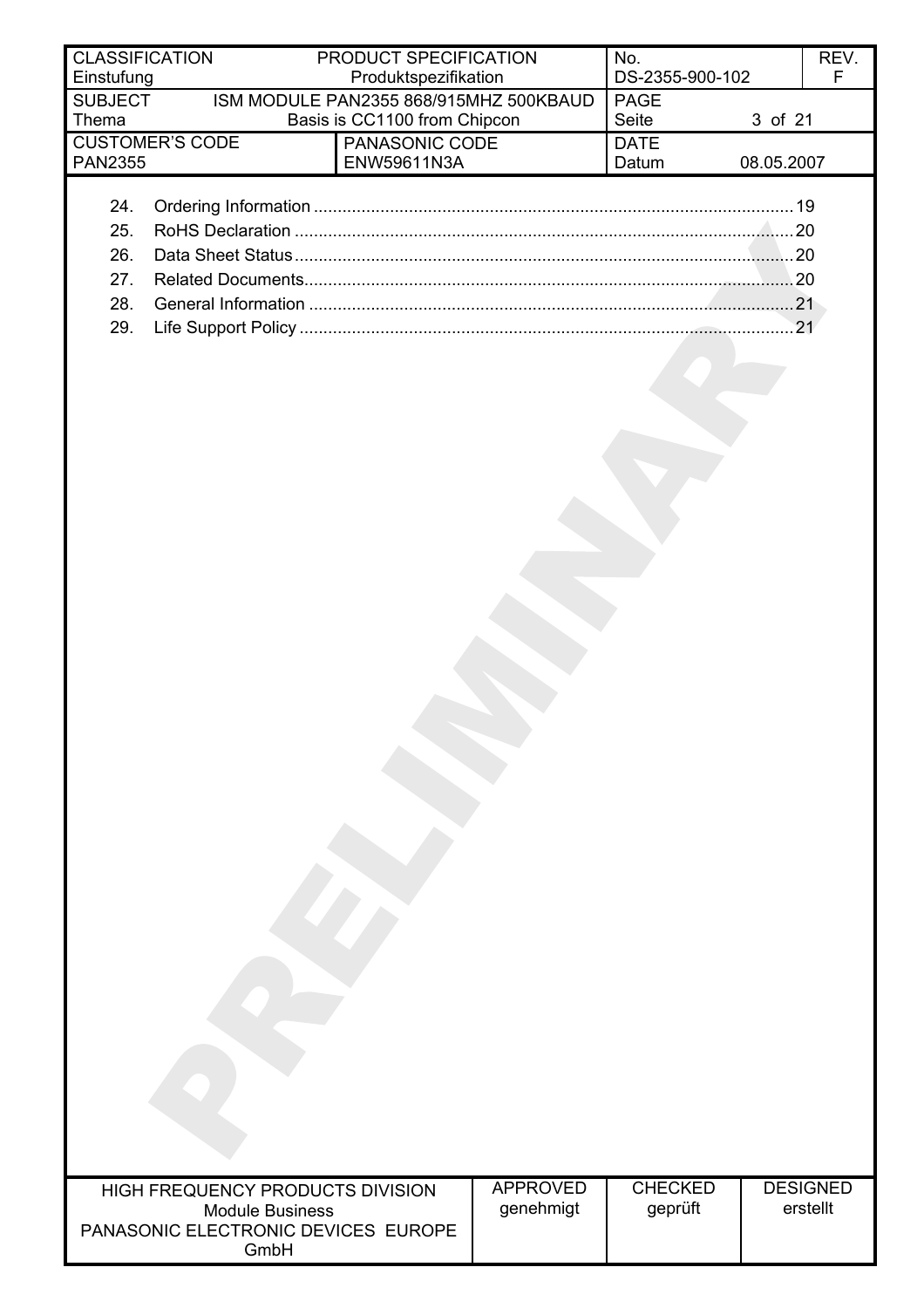<span id="page-3-0"></span>

| <b>CLASSIFICATION</b><br>Einstufung                                                               | PRODUCT SPECIFICATION | No.<br>DS-2355-900-102               | REV.<br>E            |            |
|---------------------------------------------------------------------------------------------------|-----------------------|--------------------------------------|----------------------|------------|
| ISM MODULE PAN2355 868/915MHZ 500KBAUD<br><b>SUBJECT</b><br>Basis is CC1100 from Chipcon<br>Thema |                       | PAGE<br>Seite<br>4 of 21             |                      |            |
| <b>CUSTOMER'S CODE</b><br><b>PAN2355</b>                                                          |                       | PANASONIC CODE<br><b>ENW59611N3A</b> | <b>DATE</b><br>Datum | 08.05.2007 |

## 1. KEY FEATURES

Schlüsseleigenschaften

- Module using CC1100-RF-Transceiver
- generally 300-1000 MHz Frequency Range (upon request, standard frequency is 868 MHz)
- up to 5 dBm Output Power (programmable), in special cases 10 dBm
- Data rate up to 500 kbps
- all configuration and data access via SPI bus
- Wide Supply voltage range of 2.1 3.6 V
- extremely small size (8 x 8.2 x 2 mm)

#### 2. APPLICATIONS FOR THE MODULE Anwendungen für das Modul

All kinds of wireless applications, as for example:

- Wireless sensor and actor networks Wireless serial cable replacement
- Remote control Home automation systems
- Wireless alarms and security systems
- 
- Automatic Meter Reading
- Low Power Telemetry

## 3. DESCRIPTION FOR THE MODULE Modulbeschreibung

The PAN2355 provides a complete RF transceiver module utilizing a powerful transceiver for all kind of wireless applications. This module is specifically suited for low-power operation and smallsize applications.

| HIGH FREQUENCY PRODUCTS DIVISION<br>Module Business<br>PANASONIC ELECTRONIC DEVICES EUROPE<br>GmbH | APPROVED<br>genehmigt | <b>CHECKED</b><br>geprüft | <b>DESIGNED</b><br>erstellt |
|----------------------------------------------------------------------------------------------------|-----------------------|---------------------------|-----------------------------|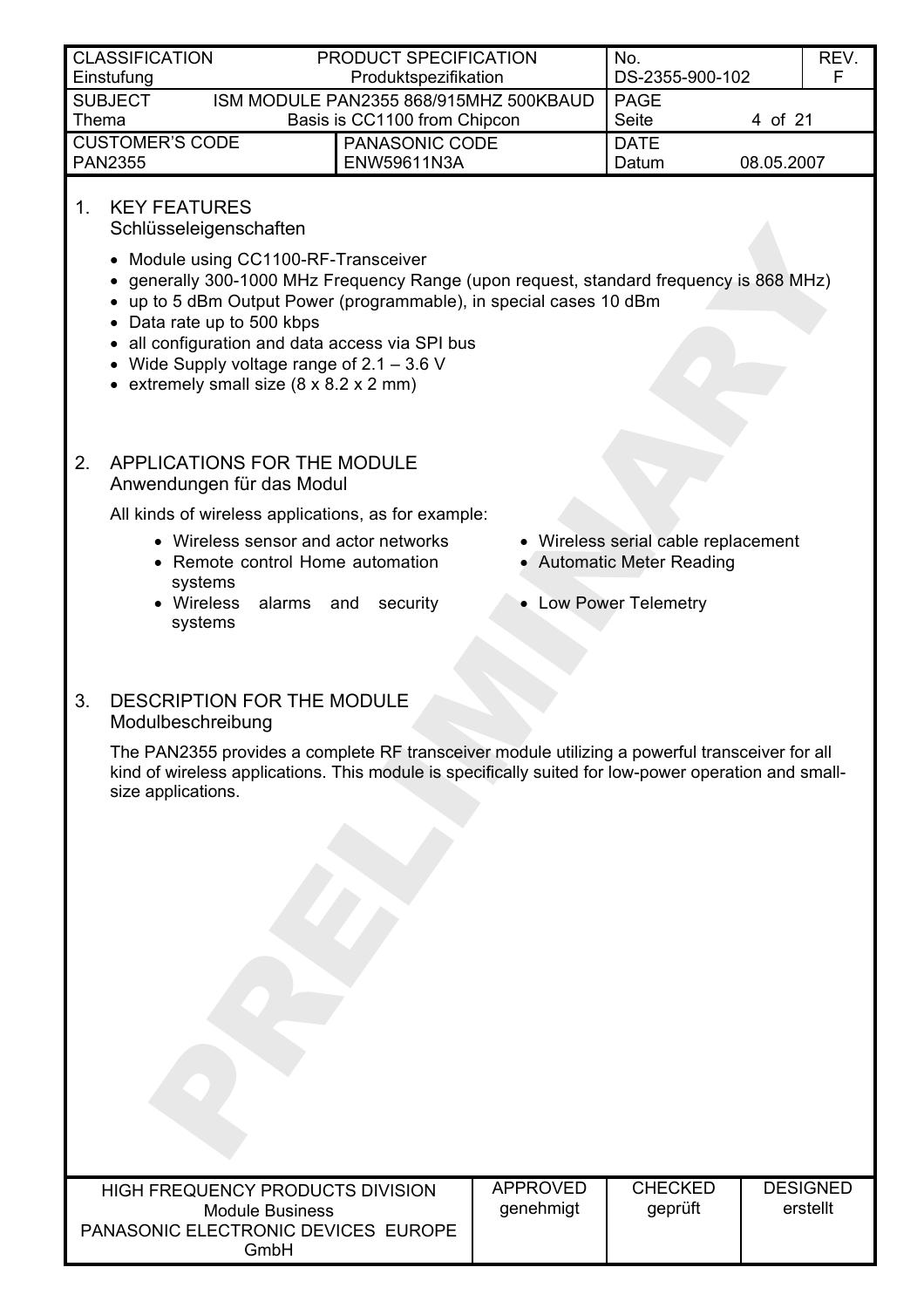<span id="page-4-0"></span>

| PRODUCT SPECIFICATION<br><b>CLASSIFICATION</b><br>Produktspezifikation<br>Einstufung              |  | No.<br>DS-2355-900-102               |                      | REV.<br>E  |  |
|---------------------------------------------------------------------------------------------------|--|--------------------------------------|----------------------|------------|--|
| ISM MODULE PAN2355 868/915MHZ 500KBAUD<br><b>SUBJECT</b><br>Basis is CC1100 from Chipcon<br>Thema |  | l PAGE<br>Seite                      | 5 of 21              |            |  |
| <b>CUSTOMER'S CODE</b><br><b>PAN2355</b>                                                          |  | <b>PANASONIC CODE</b><br>ENW59611N3A | <b>DATE</b><br>Datum | 08.05.2007 |  |

### 4. SCOPE OF THIS DOCUMENT Umfang dieses Dokumentes

This document applies to the PAN2355 module. The module is based upon a Chipcon/TI (based in Oslo/Norway) CC1100 transceiver.

Dieses Dokument bezieht sich auf das Funkmodul PAN2355. Es basiert auf einem Chipcon/TI CC1100 Transceiver.

#### 5. HISTORY FOR THIS DOCUMENT Versionsverwaltung dieses Dokumentes

| <b>Revision</b><br>Version | Date<br>Datum | Modification / Remarks<br>Änderungen / Bemerkungen                                                                                                                                          |
|----------------------------|---------------|---------------------------------------------------------------------------------------------------------------------------------------------------------------------------------------------|
| A                          | 04.05.2006    | Initial DRAFT (AS)                                                                                                                                                                          |
| в                          | 30.06.2006    | Change of Supply Voltage and Temperature Range (AS)                                                                                                                                         |
| С                          | 10.07.2006    | Adapt specification to the newest data sheet from Chipcon, please refer to [1] in<br>chapter Related Documents. (HK)                                                                        |
| D                          | 28.07.2006    | Correct link to number [1] in chapter Related Documents and add chapter 23<br>Packaging, 17 Module Dimension and 19 Labelling, revised chapter 18 Foot Print<br>and Size of the Module (HK) |
| F                          | 01.12.2006    | Add chapter Cautions and RoHS Declaration (HK)                                                                                                                                              |
|                            | 08.05.2007    | Revised chapter 7, 14 (sensitivity part), 19, 23, 24 and add note (1) in chapter 10.<br>Add MSL in chapter 10 and correct mistake for maximum power, set from 10dBm to<br>5dBm (HK)         |
|                            |               |                                                                                                                                                                                             |

| <b>HIGH FREQUENCY PRODUCTS DIVISION</b><br>Module Business<br>PANASONIC ELECTRONIC DEVICES EUROPE<br>GmbH | APPROVED<br>genehmigt | <b>CHECKED</b><br>geprüft | <b>DESIGNED</b><br>erstellt |
|-----------------------------------------------------------------------------------------------------------|-----------------------|---------------------------|-----------------------------|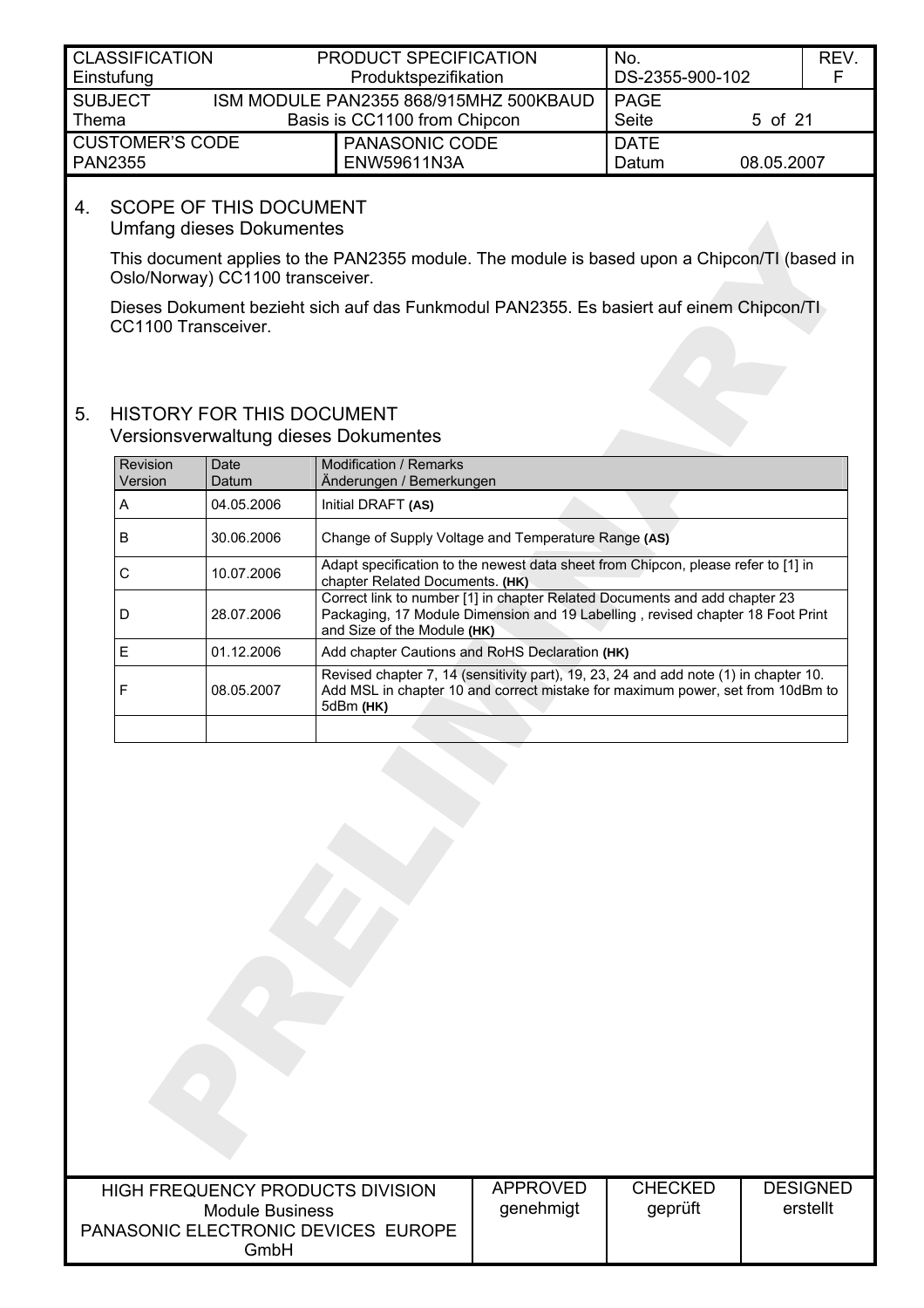<span id="page-5-0"></span>

| <b>CLASSIFICATION</b>                            | PRODUCT SPECIFICATION                                                           | No.                              | REV. |
|--------------------------------------------------|---------------------------------------------------------------------------------|----------------------------------|------|
| Einstufung                                       | Produktspezifikation                                                            | DS-2355-900-102                  | F    |
| <b>SUBJECT</b>                                   | ISM MODULE PAN2355 868/915MHZ 500KBAUD                                          | <b>PAGE</b>                      |      |
| Thema                                            | Basis is CC1100 from Chipcon                                                    | <b>Seite</b><br>6 of 21          |      |
| <b>CUSTOMER'S CODE</b>                           | PANASONIC CODE                                                                  | <b>DATE</b>                      |      |
| <b>PAN2355</b>                                   | ENW59611N3A                                                                     | 08.05.2007<br>Datum              |      |
| <b>TERMINAL LAYOUT</b><br>6.<br>Anschlußbelegung | 9 <sup>2</sup><br>$\vert 8 \rangle$<br>$\overline{7}$<br>$\bullet$<br>$\bullet$ |                                  |      |
| (10)<br>(11)                                     | Top<br><b>View</b><br>o                                                         | $6 \right)$<br>$\left( 5\right)$ |      |
| $\mathbf{12}$                                    | M1xx                                                                            | 4                                |      |

| Pin<br>no.     | Pin<br>Name      | Pin<br>Type      | Description                         |
|----------------|------------------|------------------|-------------------------------------|
| 1              | <b>SPISI</b>     |                  | SPI Slave Data In                   |
| $\overline{2}$ | SPI CLK          |                  | <b>SPI Clock</b>                    |
| 3              | SPI SO           | $\circ$          | SPI Slave Data Out                  |
| 4              | <b>GND</b>       | <b>PWR</b>       | Ground                              |
| 5              | GDO <sub>0</sub> | O                | General Purpose Output <sup>1</sup> |
| 6              | <b>GND</b>       | <b>PWR</b>       | Ground                              |
| 7              | SPI CSN          | $\overline{1/O}$ | SPI Chip Select                     |
| 8              | Vdd              | <b>PWR</b>       | Supply Voltage                      |
| 9              | GDO <sub>2</sub> | $\circ$          | General Purpose Output <sup>1</sup> |
| 10             | <b>GND</b>       | <b>PWR</b>       | Ground                              |
| 11             | <b>RF</b>        | 1/O              | 50 $\Omega$ RF Port <sup>2</sup>    |
| 12             | <b>GND</b>       | <b>PWR</b>       | Ground                              |

**1 2 3**

 $\bullet$ 

 $\bullet$ 

<span id="page-5-1"></span> $\bullet$ 

 $\mathbb{D}$ 

 $\overline{1}$ <sup>1</sup> See CC1100 Datasheet for Details on how to configure this output

<span id="page-5-3"></span><span id="page-5-2"></span> $2$  To avoid DC shortage in Tx mode (only in case, if you are using a "grounded" antenna), please use a capacitor between this pin and the antenna.

| <b>HIGH FREQUENCY PRODUCTS DIVISION</b>     | APPROVED  | <b>CHECKED</b> | <b>DESIGNED</b> |
|---------------------------------------------|-----------|----------------|-----------------|
| Module Business                             | genehmigt | geprüft        | erstellt        |
| PANASONIC ELECTRONIC DEVICES EUROPE<br>GmbH |           |                |                 |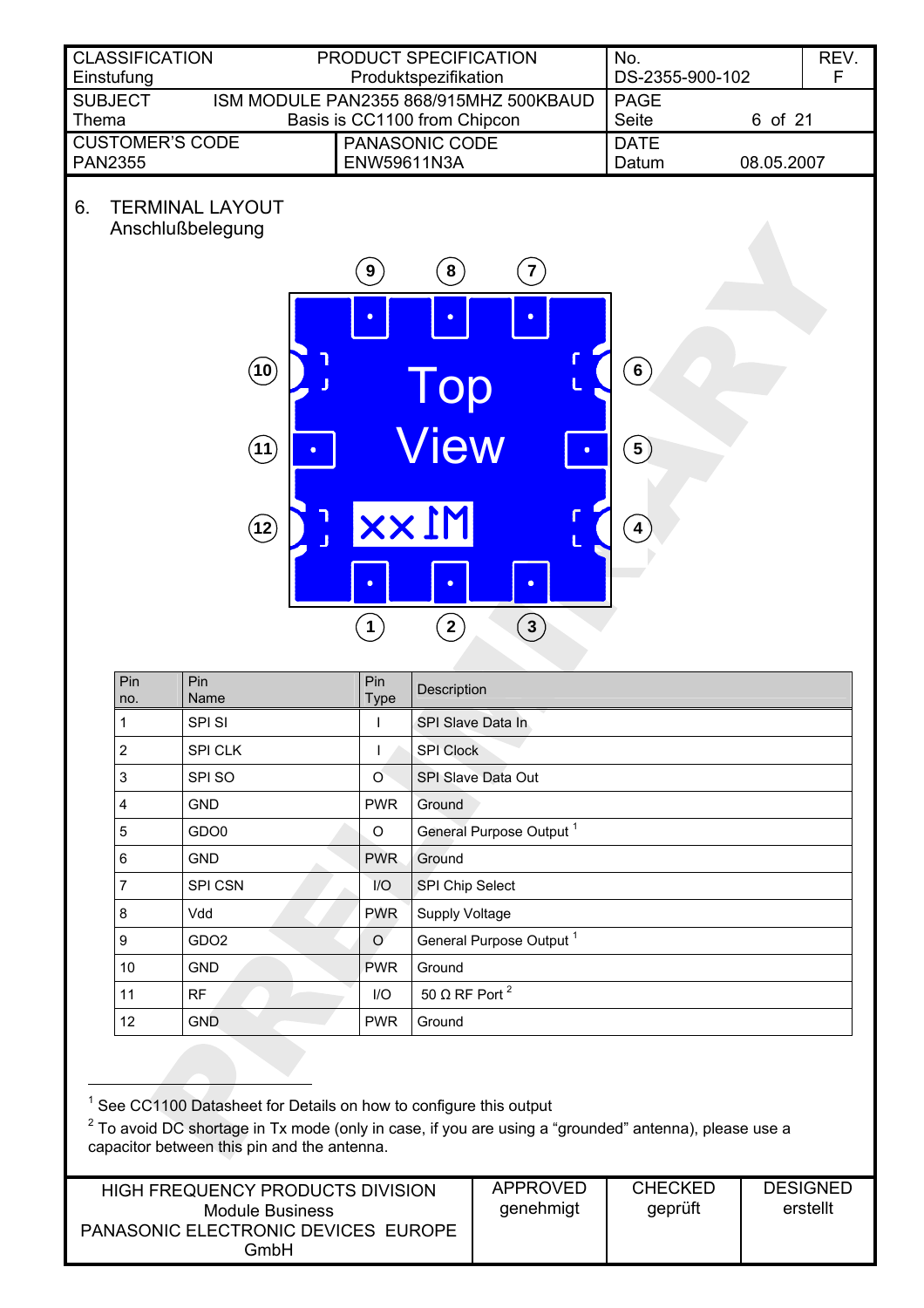<span id="page-6-1"></span><span id="page-6-0"></span>

| <b>CLASSIFICATION</b>                                                                  | PRODUCT SPECIFICATION                                                                                     | No.                   | REV. |
|----------------------------------------------------------------------------------------|-----------------------------------------------------------------------------------------------------------|-----------------------|------|
| Einstufung                                                                             | Produktspezifikation                                                                                      | DS-2355-900-102       | F    |
| <b>SUBJECT</b><br>Thema                                                                | ISM MODULE PAN2355 868/915MHZ 500KBAUD<br><b>PAGE</b><br>Basis is CC1100 from Chipcon<br>Seite<br>7 of 21 |                       |      |
| <b>CUSTOMER'S CODE</b><br><b>PAN2355</b>                                               | PANASONIC CODE<br><b>DATE</b><br>08.05.2007<br>ENW59611N3A<br>Datum                                       |                       |      |
| <b>BLOCK DIAGRAM</b><br>7 <sub>1</sub><br>Blockdiagramm<br>Matching<br><b>Network</b>  | Radio<br><b>Transceiver</b><br><b>GPIO</b><br><b>SPI</b>                                                  | Crystal<br>26.0000MHz |      |
|                                                                                        |                                                                                                           |                       |      |
| 8.<br><b>KEY PARTS LIST</b><br>Liste der Schlüsselkomponenten<br>Part Name<br>Material |                                                                                                           |                       |      |

| Part Name    | Material                                                      |
|--------------|---------------------------------------------------------------|
| Teilenummer  | Material                                                      |
| P.W.Board    | Glass cloth epoxide resin with gold plating                   |
| Leiterplatte | FR4 mit Goldauflage                                           |
| Casing       | Material: CuNi18ZN20, thickness 0.15mm                        |
| Deckel       | Material: Weißblech 0,15mm Dicke                              |
| IC part name | CC1100 (Chipcon AS www.chipcon.com)                           |
| IC Name      | All information are based on [1] in chapter Related Documents |

## 9. TEST CONDITIONS Meßbedingungen

Measurements shall be made under room temperature and humidity unless otherwise specified. Messungen unter normalen Bedingungen, Abweichungen sind gesondert notiert.

| $25 \pm 10^{\circ}$ C<br>Humidity<br>Temperature<br>Luftfeuchtigkeit<br>Temperatur<br>$25 \pm 10^{\circ}$ C |                                                                                                           |                              | 40 to 85%RH<br>40 to 85%RH |                             |
|-------------------------------------------------------------------------------------------------------------|-----------------------------------------------------------------------------------------------------------|------------------------------|----------------------------|-----------------------------|
|                                                                                                             |                                                                                                           |                              |                            |                             |
|                                                                                                             |                                                                                                           |                              |                            |                             |
|                                                                                                             | HIGH FREQUENCY PRODUCTS DIVISION<br><b>Module Business</b><br>PANASONIC ELECTRONIC DEVICES EUROPE<br>GmbH | <b>APPROVED</b><br>genehmigt | <b>CHECKED</b><br>geprüft  | <b>DESIGNED</b><br>erstellt |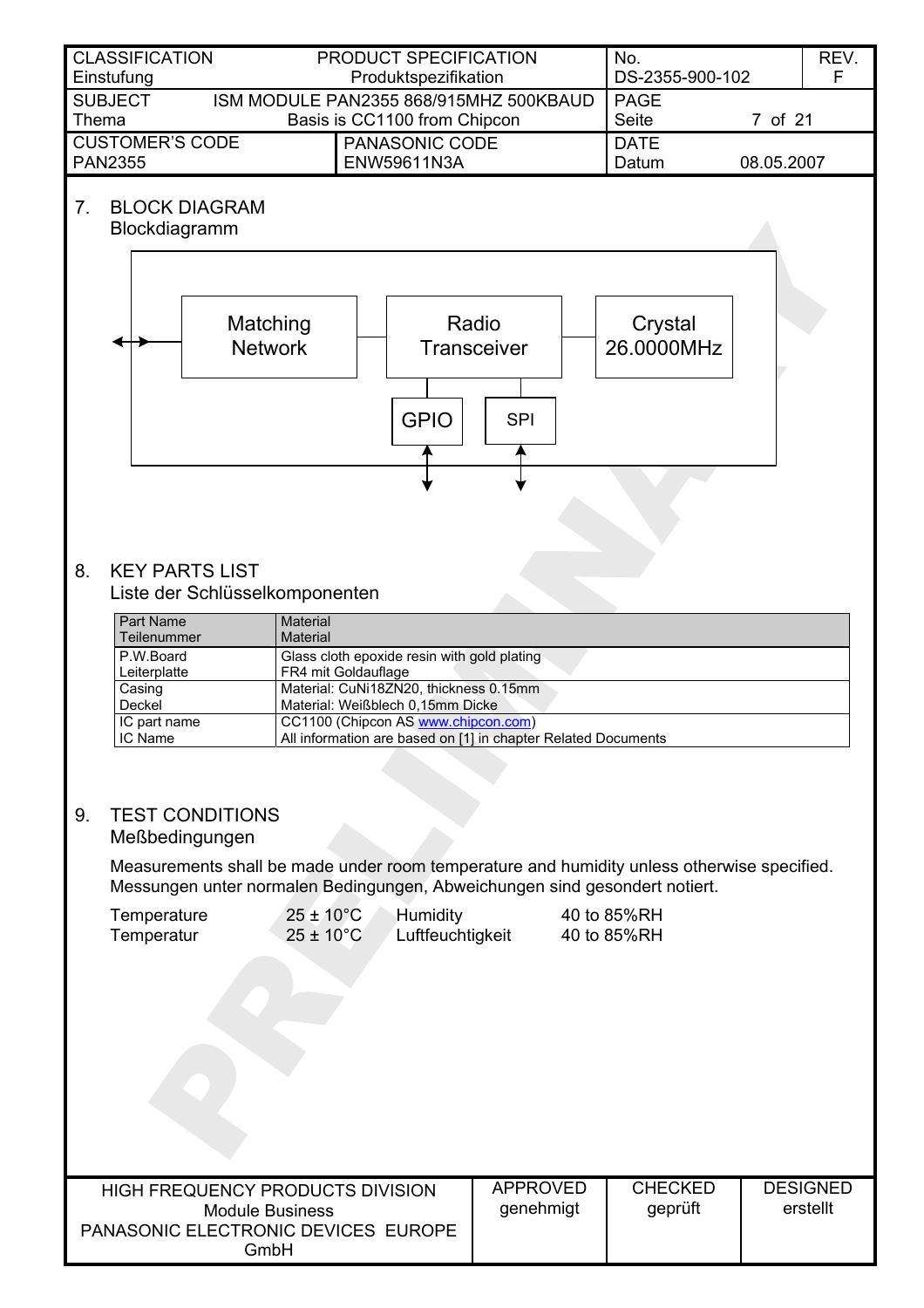<span id="page-7-0"></span>

| <b>CLASSIFICATION</b>                 |  | PRODUCT SPECIFICATION                  | No.             |            | REV. |
|---------------------------------------|--|----------------------------------------|-----------------|------------|------|
| Einstufung                            |  | Produktspezifikation                   | DS-2355-900-102 |            |      |
| <b>SUBJECT</b>                        |  | ISM MODULE PAN2355 868/915MHZ 500KBAUD | <b>PAGE</b>     |            |      |
| Basis is CC1100 from Chipcon<br>Thema |  | <b>Seite</b>                           | 8 of 21         |            |      |
| <b>CUSTOMER'S CODE</b>                |  | PANASONIC CODE                         | <b>DATE</b>     |            |      |
| <b>PAN2355</b>                        |  | ENW59611N3A                            | Datum           | 08.05.2007 |      |

#### 10. ABSOLUTE MAXIMUM RATINGS

<span id="page-7-2"></span>Absolute Grenzwerte

The maximum ratings may not be exceeded under any circumstances, not even momentarily and individually, as permanent damage to the module will result.

| No. | <b>Item</b><br>Punkt                              | Symbol<br>Zeichen | <b>Absolute Maximum Ratings</b><br><b>Absolute Grenzwerte</b> | <b>Unit</b><br>Einheit |
|-----|---------------------------------------------------|-------------------|---------------------------------------------------------------|------------------------|
|     | Supply voltage<br>Versorgungsspannung             | Vdd               | $-0.3$ to $+3.6$                                              | V                      |
| 2   | Voltage on any pin<br>Spannung an jedem Pin       | Vpin              | $-0.3$ to Vdd $+0.3$ (3.6 V max.)                             |                        |
| 3   | Storage temperature range<br>Lagertemperatur      | Tstg              | $-40$ to $+125$                                               | $^{\circ}$ C           |
| 4   | Operating temperature range<br>Betriebstemperatur | Top               | $-40$ to $+85$                                                | °C                     |
| 5   | Input RF level<br>Eingangs HF-Leistung            | Pmax              | 10                                                            | dB <sub>m</sub>        |
| 6   | Lead temperature<br>Löttemperatur                 | Tdeath            | Please refer to chapter 16                                    | °C                     |
|     | ESD on any pin<br><b>ESD Festigkeit</b>           | V ESD             | max tbd $(1)$                                                 | V                      |
| 8   | Moisture Sensitivity Level                        | <b>MSL</b>        | 3                                                             |                        |

Notes:

<span id="page-7-1"></span>(1) The actual data sheet from CC1100 shows <500V, according to JEDEC STD 22, method A114, Human Body Model. We found no failure in our module for 3kV, measured with the same method. Due to Panasonic rule, we could not specify our module higher as the IC itself, so we can only state the same. But <500V has no meaning and we will wait for the ESD IC improved version CC1101 with a specified value of 750V. The IC CC1101 is an improved ESD version from CC1100 and available in June 2007.

## 11. ELECTRICAL REQUIREMENTS

Vdd =  $3.0V$ ,  $T_{amb}$  =  $25^{\circ}$ C if nothing else stated

| <b>No</b>      | <b>Item</b>                                     | Condition                                                  |            | Limit / Grenzen |            | Unit       |
|----------------|-------------------------------------------------|------------------------------------------------------------|------------|-----------------|------------|------------|
| Nr.            | Punkt                                           | Bedingung                                                  | <b>Min</b> | Typ             | Max        | Einheit    |
| $\overline{1}$ | <b>Frequency Range</b><br>Frequenzbereich       | Available upon request                                     | 300        |                 | 348        | <b>MHz</b> |
|                | <b>Frequency Range</b><br>Frequenzbereich       | Available upon request                                     | 400        |                 | 464        | <b>MHz</b> |
|                | Frequency Range<br>Frequenzbereich              | Available upon request                                     | 800        |                 | 928        | <b>MHz</b> |
| 2 <sup>1</sup> | <b>Frequency Range</b><br>Frequenzbereich       | Default Frequency range                                    | 863        |                 | 928        | MHz        |
| 3              | <b>Frequency Accuracy</b><br>Fregenzgenauigkeit | Settings are done with SMART RF<br>Studio from Chipcon     |            | 20              |            | ppm        |
| 4              | Supply voltage<br>Versorgungsspg.               | The typical voltage is recommended<br>Vdd at voltage pin   | 2.1        | 3.0             | 3.6        | <b>Vdc</b> |
| 5              | Ripple on Vdd<br><b>AC Anteil auf Vdd</b>       | Ripple frequency $\geq$ 200kHz<br>Ripple frequency <200kHz |            |                 | tbd<br>tbd | mVpp       |

<span id="page-7-3"></span> $\overline{1}$  $1$  Standard Frequency range. Frequencies as indicated in No. 1 are available upon request.

| HIGH FREQUENCY PRODUCTS DIVISION<br>Module Business<br>PANASONIC ELECTRONIC DEVICES EUROPE<br>GmbH | APPROVED<br>genehmigt | <b>CHECKED</b><br>geprüft | <b>DESIGNED</b><br>erstellt |
|----------------------------------------------------------------------------------------------------|-----------------------|---------------------------|-----------------------------|
|----------------------------------------------------------------------------------------------------|-----------------------|---------------------------|-----------------------------|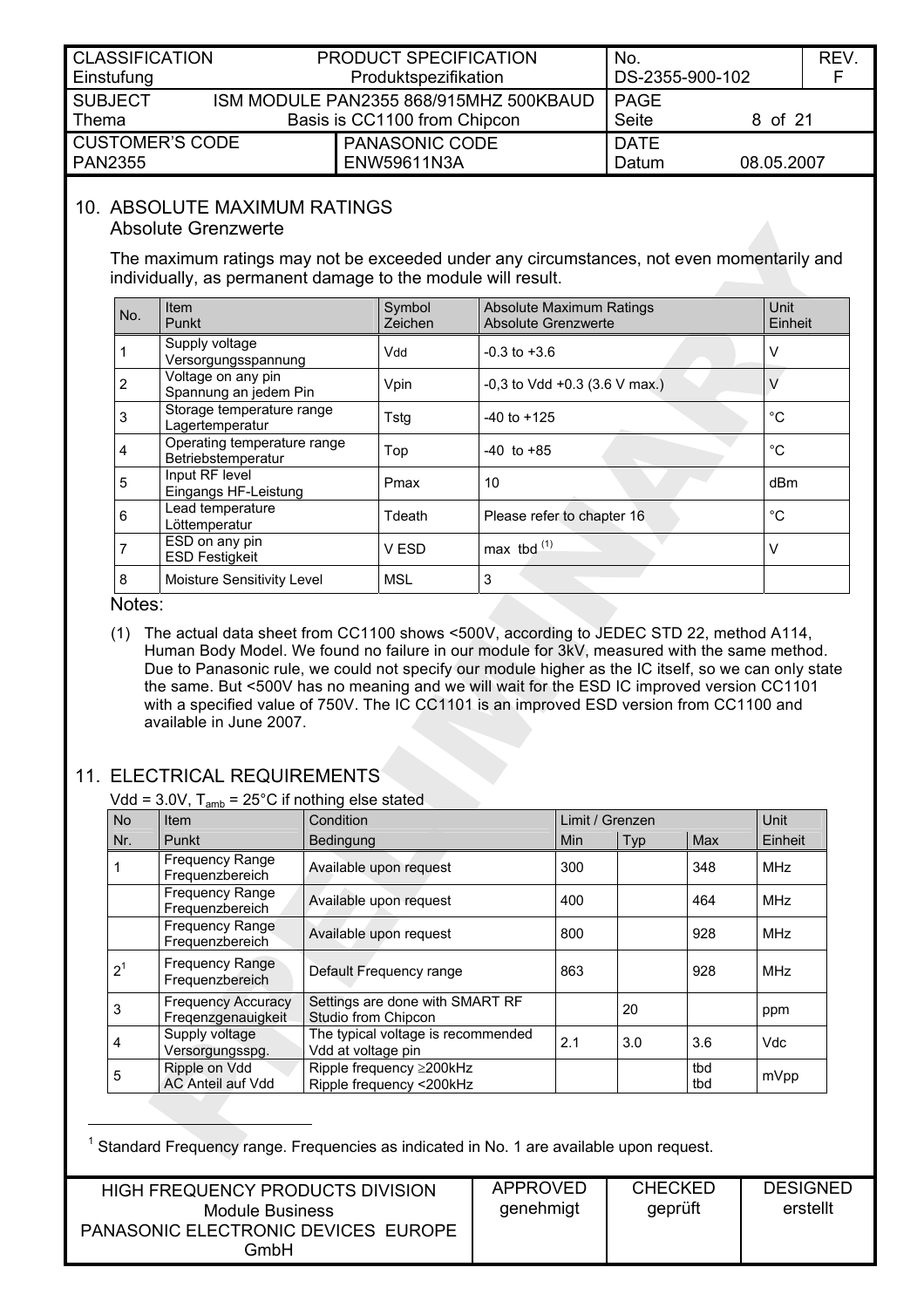<span id="page-8-0"></span>

| <b>CLASSIFICATION</b> |  | PRODUCT SPECIFICATION                  | No.             |            | <b>REV</b> |
|-----------------------|--|----------------------------------------|-----------------|------------|------------|
| Einstufung            |  | Produktspezifikation                   | DS-2355-900-102 |            |            |
| <b>SUBJECT</b>        |  | ISM MODULE PAN2355 868/915MHZ 500KBAUD | l PAGE          |            |            |
| Thema                 |  | Basis is CC1100 from Chipcon           | Seite           | 9 of 21    |            |
| CUSTOMER'S CODE       |  | <b>PANASONIC CODE</b>                  | <b>DATE</b>     |            |            |
| <b>PAN2355</b>        |  | ENW59611N3A                            | Datum           | 08.05.2007 |            |

# 12. I/O OPERATING CHARACTERISTICS

# Vdd =  $3.0V$ ,  $T_{amb}$  =  $25^{\circ}$ C if nothing else stated

| <b>No</b> | Item                                            | Condition  |            |                    |      |
|-----------|-------------------------------------------------|------------|------------|--------------------|------|
| Nr.       | Punkt                                           | Bedingung  | <b>Min</b> | <b>Max</b>         | Unit |
|           | Low-Level Input Voltage                         | Vdd > 2.3V |            | $0.35 \times V$ dd | V    |
| 2         | High-Level Input Voltage                        | Vdd > 2.3V |            | $0.70 \times V$ dd | V    |
| 3         | Input hyteresis<br>(all digital inputs)         |            |            | $0.09 \times V$ dd | ν    |
| 4         | Input leakage current per pin                   |            |            | 1.0                | μA   |
| 5         | Maximum total current<br>for all pins           |            |            | 60                 | mA   |
| 6         | DC injection current<br>for a single pin        |            |            | 0.2                | mA   |
| 7         | DC injection current<br>For the complete module |            |            | 5.0                | mA   |
| 8         | Input capacitance                               |            |            | $\overline{7}$     | pF   |

# 13. TYPICAL CURRENT CONSUMPTION

<span id="page-8-1"></span>

|                  | Vdd = 3.0V, T <sub>amb</sub> = 25°C, 50 $\Omega$ Output |                         |                 |
|------------------|---------------------------------------------------------|-------------------------|-----------------|
| <b>No</b><br>Nr. | <b>Modes</b><br>Modi                                    | Average<br>Durchschnitt | Unit<br>Einheit |
|                  | Sleep Mode (lowest power) <sup>3</sup>                  | 0.09                    | μA              |
| 2                | Standby Mode <sup>3</sup>                               | 5.7                     | μA              |
| 3                | Idle Mode <sup>3</sup>                                  | 1.7                     | mA              |
| 4                | Receiving $3$                                           | 18.3                    | mA              |
| 5                | Transmitting $-10$ dBm <sup>3</sup>                     | 14.2                    | mA              |
| 6                | Transmitting 0 dBm <sup>3</sup>                         | 16.8                    | mA              |
|                  | Transmitting $+10$ dBm <sup>3</sup>                     | 36                      | mA              |

<span id="page-8-2"></span>

| <sup>3</sup> Current values may differ with register settings                                             |                              |                           |                             |
|-----------------------------------------------------------------------------------------------------------|------------------------------|---------------------------|-----------------------------|
| HIGH FREQUENCY PRODUCTS DIVISION<br><b>Module Business</b><br>PANASONIC ELECTRONIC DEVICES EUROPE<br>GmbH | <b>APPROVED</b><br>genehmigt | <b>CHECKED</b><br>geprüft | <b>DESIGNED</b><br>erstellt |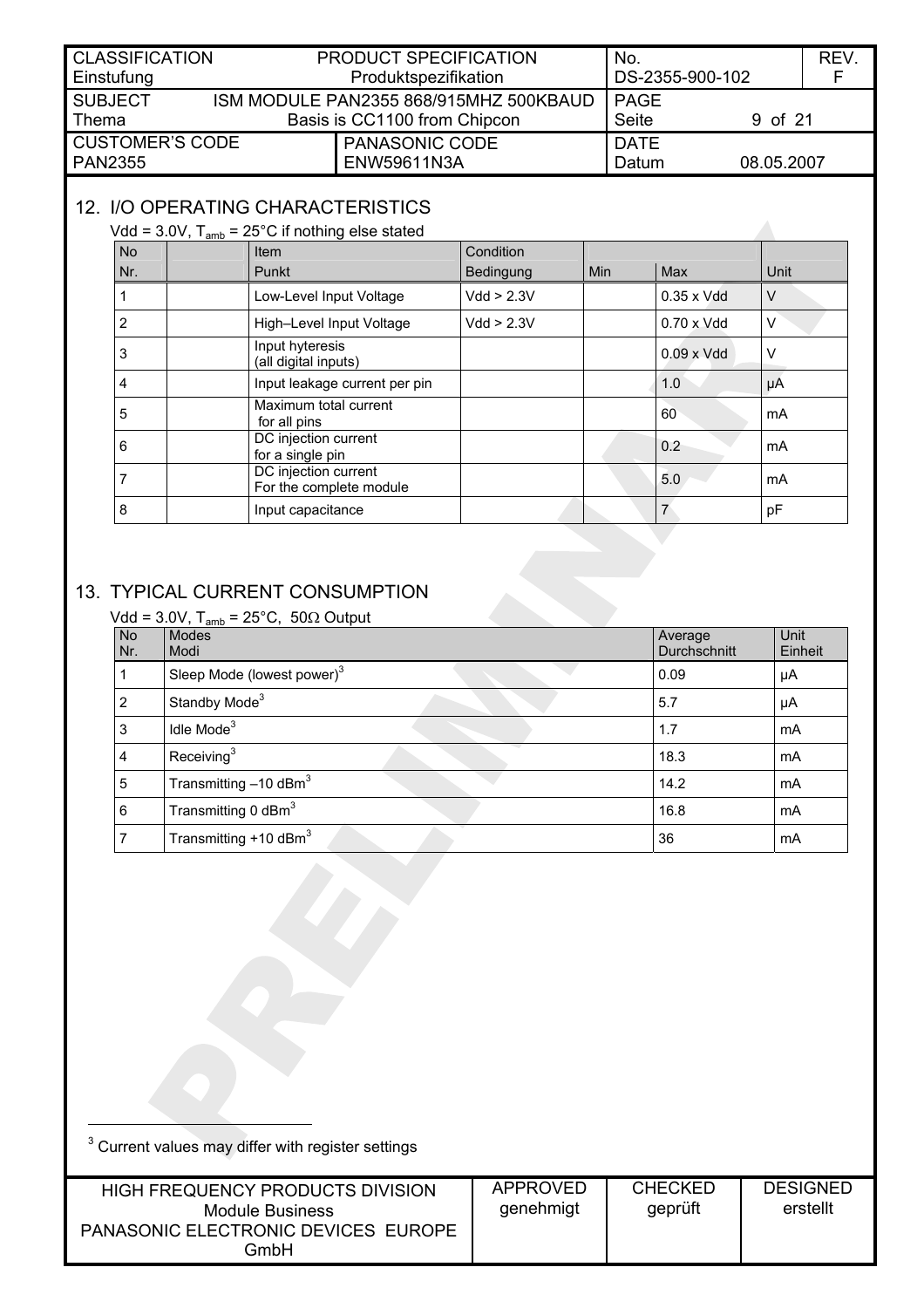<span id="page-9-0"></span>

| <b>CLASSIFICATION</b><br>Einstufung                                                               |  | PRODUCT SPECIFICATION<br>Produktspezifikation | No.<br>DS-2355-900-102 |            | REV. |
|---------------------------------------------------------------------------------------------------|--|-----------------------------------------------|------------------------|------------|------|
| ISM MODULE PAN2355 868/915MHZ 500KBAUD<br><b>SUBJECT</b><br>Basis is CC1100 from Chipcon<br>Thema |  | <b>PAGE</b><br>Seite                          | 10 of 21               |            |      |
| <b>CUSTOMER'S CODE</b><br><b>PAN2355</b>                                                          |  | PANASONIC CODE<br>ENW59611N3A                 | <b>DATE</b><br>Datum   | 08.05.2007 |      |

# 14. ELECTRICAL RF-CHARACTERISTICS

<span id="page-9-1"></span>Vdd = 3.0V,  $T_{amb}$  = 25°C, 50 $\Omega$  Output

| <b>No</b> | Receiver                                                              | Data rate | Limit / Grenzen |            |       |             | Unit    |
|-----------|-----------------------------------------------------------------------|-----------|-----------------|------------|-------|-------------|---------|
| Nr.       | Empfänger                                                             | Datenrate | Min             | <b>Typ</b> | Max   | <b>Spec</b> | Einheit |
|           | Sensitivity at 1% PER<br>(FSK Modulation)<br>Please refer also to [1] | 1.2 kbps  |                 | $-108$     |       |             |         |
| 2         |                                                                       | 38.4 kbps |                 | $-100$     |       |             | dBm     |
| 3         |                                                                       | 115 kbps  |                 | -88        |       |             |         |
| 4         | Maximum input power                                                   |           |                 |            | $-15$ |             | dBm     |

| <b>No</b> | Transmitter                       | Frequency [MHz] | Limit / Grenzen |           |                |             | Unit    |
|-----------|-----------------------------------|-----------------|-----------------|-----------|----------------|-------------|---------|
| Nr.       | Sender                            | Frequenz [MHz]  | <b>Min</b>      | Typ       | Max            | <b>Spec</b> | Einheit |
| 5         |                                   | 300-348         | $-52$           |           | 5 <sup>4</sup> |             |         |
| 6         | RF transmit power                 | 400-464         | $-52$           |           | 5              |             | dBm     |
|           |                                   | 800-928         | $-52$           |           | 5              |             |         |
| 8         | RF power control range            |                 | -               | 57        |                |             | dB      |
| 9         | Output power step size            |                 |                 | tbd       |                |             | dB      |
| 10        | 2 <sup>nd</sup> Harmonics content |                 | $-102^{5}$      | $-50^6$   | $-30^{7}$      | $-30$       | dBm     |
| 11        | 3 <sup>rd</sup> Harmonics content |                 | $-111^{5}$      | $-60^{6}$ | $-30^{7}$      | $-30$       | dBm     |

### 15. MECHANICAL REQUIREMENTS Mechanische Anforderungen

<span id="page-9-4"></span><span id="page-9-3"></span><span id="page-9-2"></span>

| No. | Item<br>Punkt                   | Limit<br>Grenzwerte                                                                                                               | Condition<br>Bedingung                                        |
|-----|---------------------------------|-----------------------------------------------------------------------------------------------------------------------------------|---------------------------------------------------------------|
|     | Solderability<br>Lötfähigkeit   | More than 75% of the soldering area shall be<br>coated by solder<br>Mehr als 75% der Lötfläche soll mit Lötpaste<br>bedeckt sein. | Reflow soldering with<br>recommendable temperature<br>profile |
|     | Resistance to<br>soldering heat | It shall be satisfied electrical requirements and<br>not be mechanical damage                                                     | See chapter 16.2                                              |

 $\frac{1}{4}$  $4$  Please refer to [3]. Other EN300220 regulation are -30dBm for the  $2^{nd}$  Harmonic. See also note 7.

<span id="page-9-6"></span><span id="page-9-5"></span><sup>5</sup> RF Output set to  $-52$  dBm (50  $\Omega$  conducted measurement)

<span id="page-9-7"></span> $^6$  RF Output set to 0 dBm (50  $\Omega$  conducted measurement)

<span id="page-9-8"></span><sup>7</sup> RF Output set to +5 dBm (50  $\Omega$  conducted measurement, please use Smart RF Studio for the right settings).

| HIGH FREQUENCY PRODUCTS DIVISION            | APPROVED  | <b>CHECKED</b> | <b>DESIGNED</b> |
|---------------------------------------------|-----------|----------------|-----------------|
| Module Business                             | genehmigt | geprüft        | erstellt        |
| PANASONIC ELECTRONIC DEVICES EUROPE<br>GmbH |           |                |                 |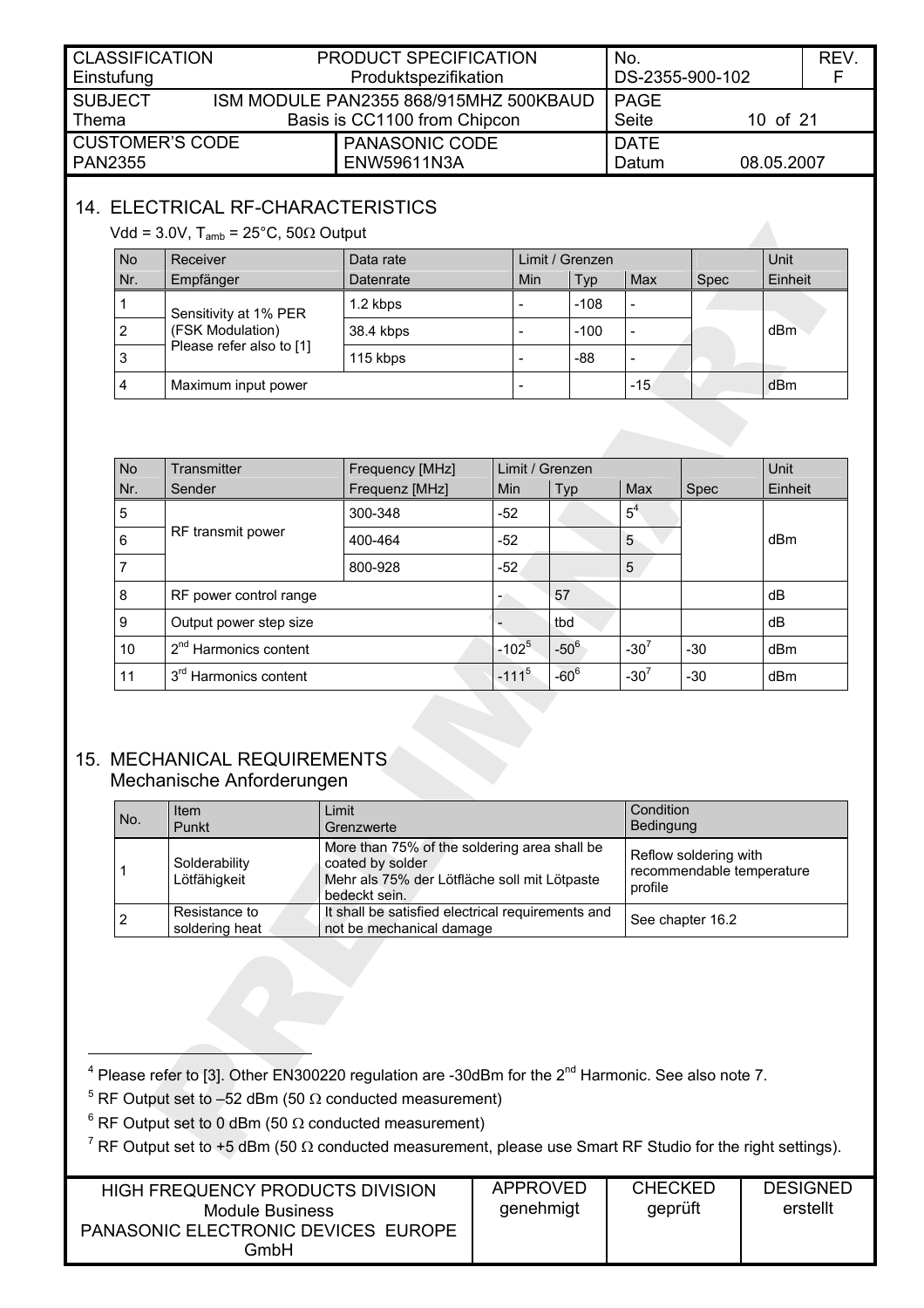<span id="page-10-2"></span><span id="page-10-1"></span><span id="page-10-0"></span>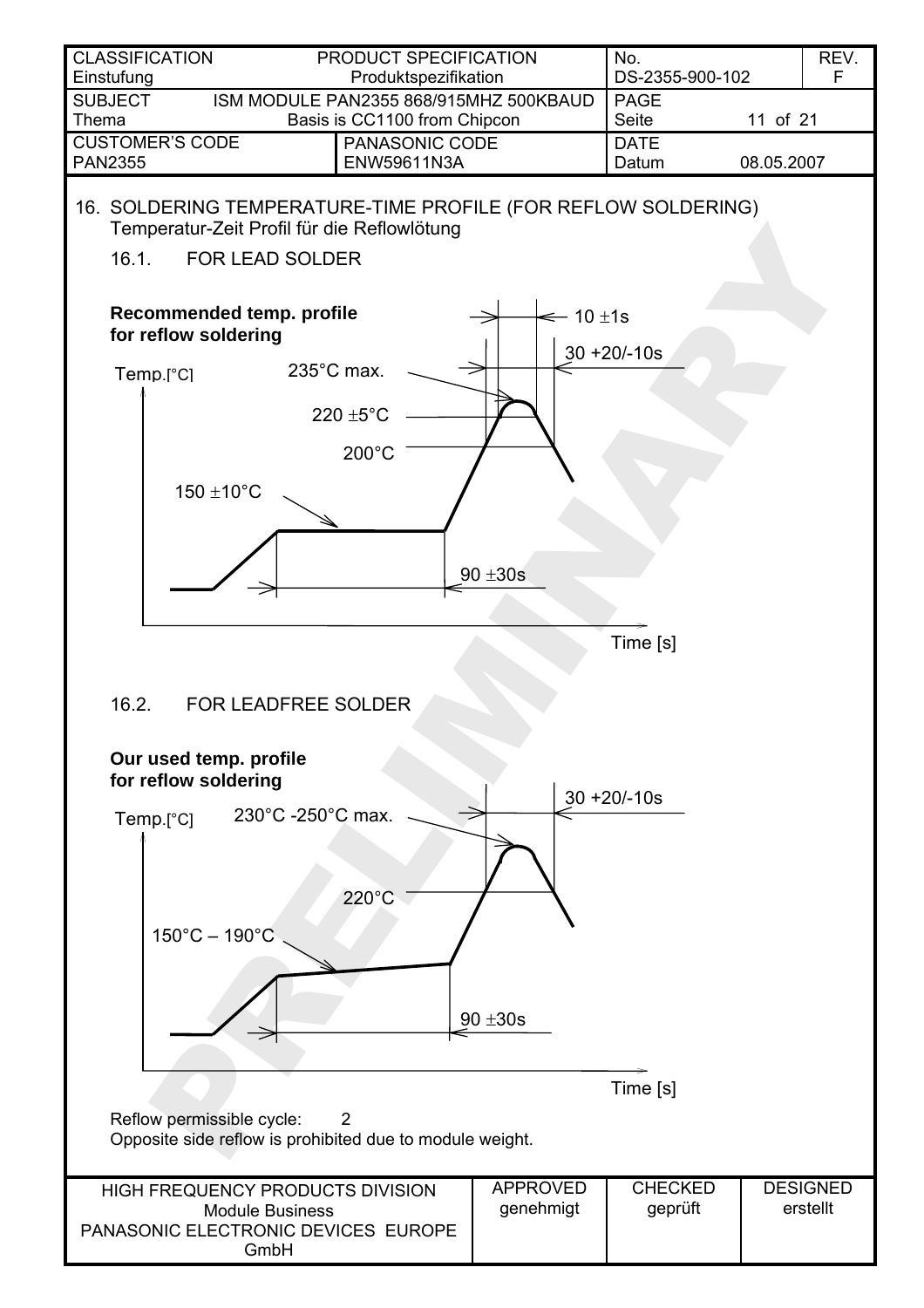<span id="page-11-0"></span>

| <b>CLASSIFICATION</b><br>Einstufung      | PRODUCT SPECIFICATION<br>Produktspezifikation                          | No.<br>DS-2355-900-102 |            | REV. |
|------------------------------------------|------------------------------------------------------------------------|------------------------|------------|------|
| <b>SUBJECT</b><br>Thema                  | ISM MODULE PAN2355 868/915MHZ 500KBAUD<br>Basis is CC1100 from Chipcon | PAGE<br>Seite          | 12 of 21   |      |
| <b>CUSTOMER'S CODE</b><br><b>PAN2355</b> | PANASONIC CODE<br>ENW59611N3A                                          | <b>DATE</b><br>Datum   | 08.05.2007 |      |

## 17. MODULE DIMENSION

#### <span id="page-11-1"></span>Modulabmessungen

| No. | Item<br>Punkt | <b>Dimension</b><br>Abmessung | Tolerance<br>Toleranz | Remark<br>Bemerkung                  |
|-----|---------------|-------------------------------|-----------------------|--------------------------------------|
|     | Width         | 8.00                          | ± 0.2                 |                                      |
| 2   | Lenght        | 8.20                          | ± 0.2                 |                                      |
| 3   | Hight         | 1.95                          | ± 0.2                 | Depends on label or laser<br>marking |

#### <span id="page-11-2"></span>18. FOOT PRINT AND SIZE OF THE MODULE Lötpads und Abmessungen des Moduls

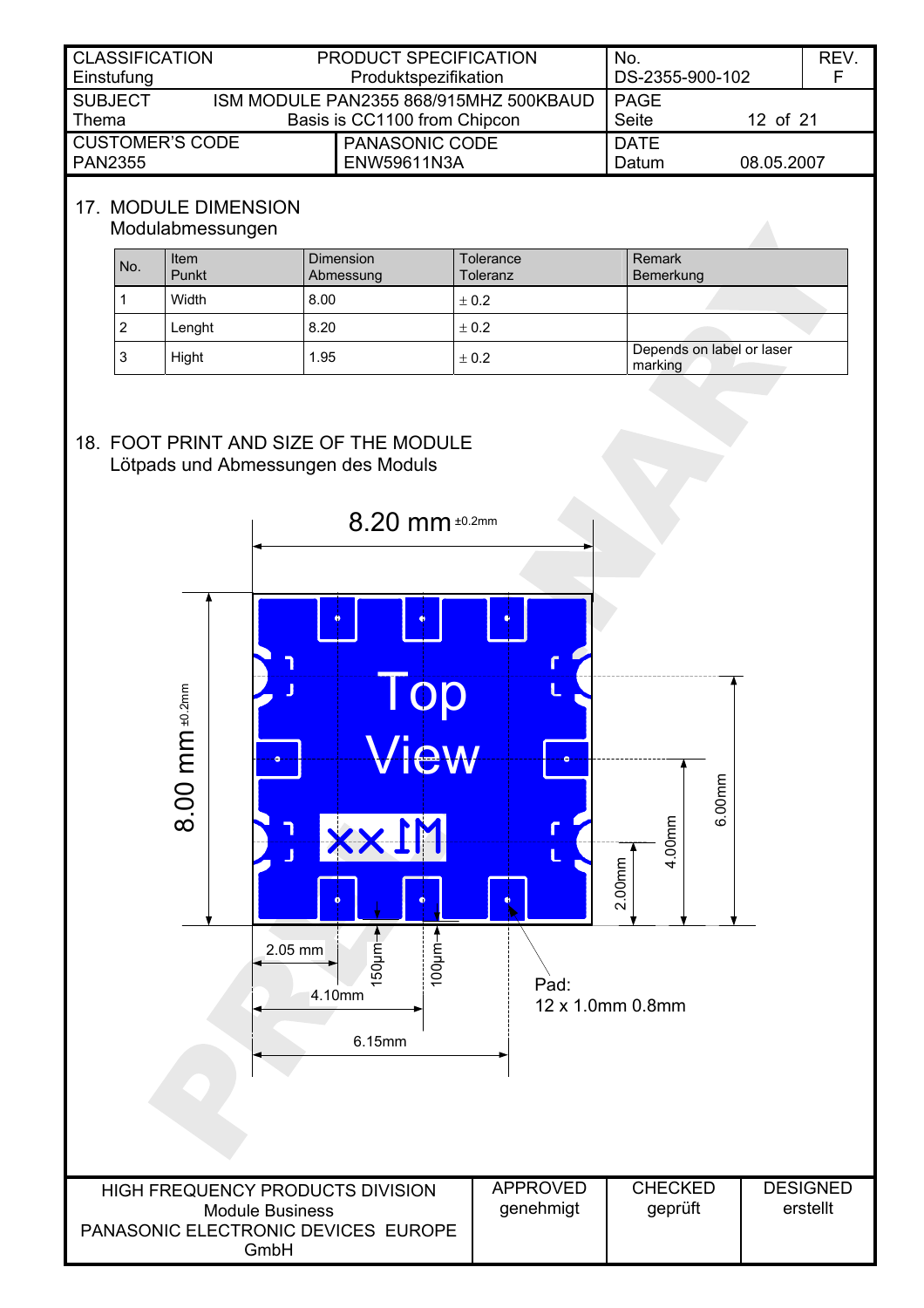<span id="page-12-0"></span>

| <b>CLASSIFICATION</b>  | PRODUCT SPECIFICATION                  | No.             |            | REV. |
|------------------------|----------------------------------------|-----------------|------------|------|
| Einstufung             | Produktspezifikation                   | DS-2355-900-102 |            |      |
| <b>SUBJECT</b>         | ISM MODULE PAN2355 868/915MHZ 500KBAUD | PAGE            |            |      |
| $\blacksquare$ Thema   | Basis is CC1100 from Chipcon           | Seite           | 13 of 21   |      |
| <b>CUSTOMER'S CODE</b> | <b>PANASONIC CODE</b>                  | <b>DATE</b>     |            |      |
| <b>PAN2355</b>         | <b>ENW59611N3A</b>                     | Datum           | 08.05.2007 |      |
|                        |                                        |                 |            |      |

## 19. LABELLING DRAWING (TOP VIEW)

<span id="page-12-1"></span>

This label is suitable for reflow soldering and designed for the engineering sample status.

Information in the 2D-Barcode are the date code in the format Year-Month-Day [6 signs], serial number [5 signs] and the identifier for the hardware release [2 signs, now 02], separated by a semicolon.

The point on the label is the identifier for pin 1 of the module.

ES stands for Engineering Samples, please refer to chapter Gene[ral Information.](#page-20-1) 

02 is the hardware revision.

#### 20. RECOMMENDED FOOT PATTERN Empfohlenes Land Pattern

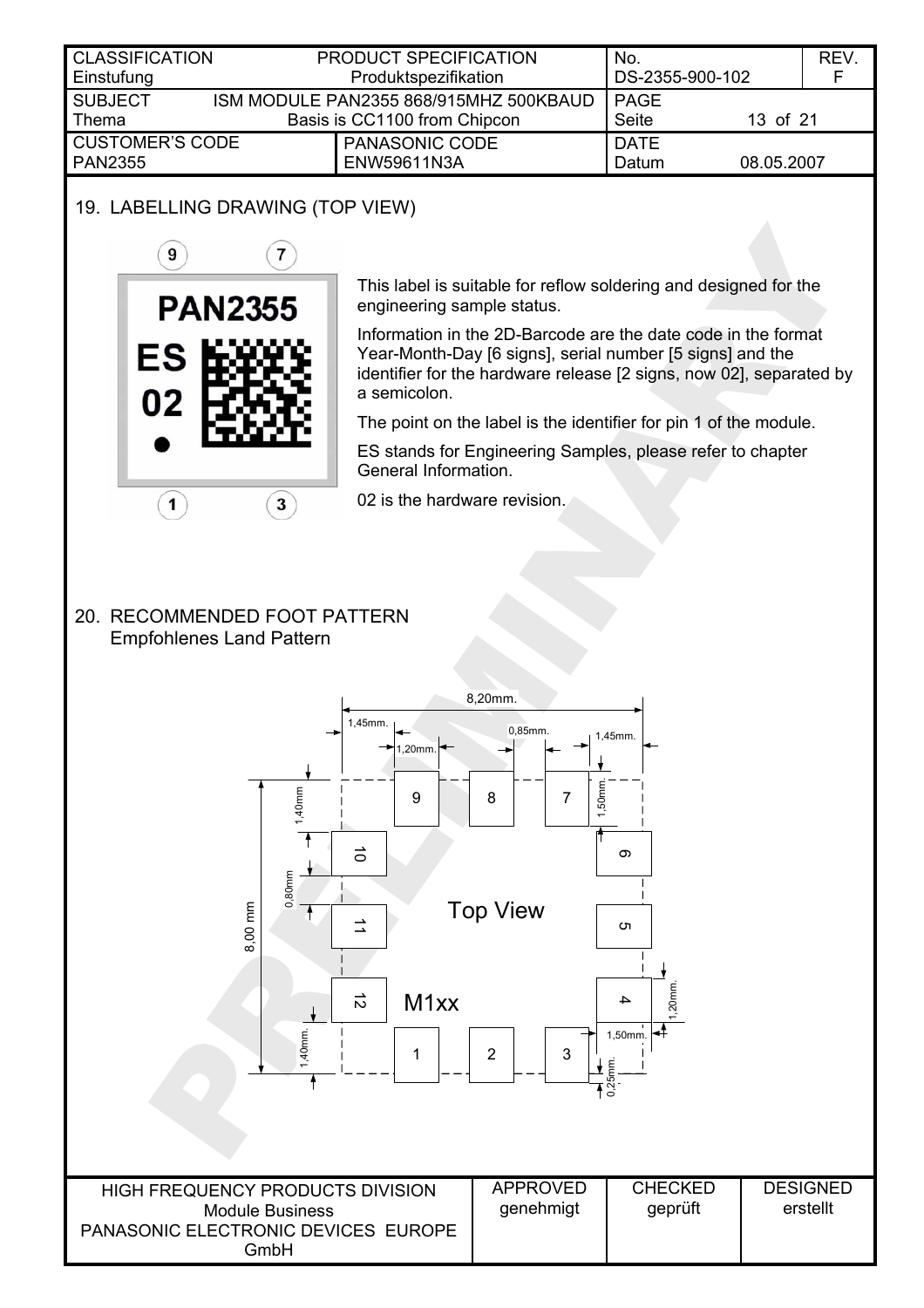<span id="page-13-0"></span>

|                                                 | No.                                                                                             | REV.                                      |
|-------------------------------------------------|-------------------------------------------------------------------------------------------------|-------------------------------------------|
| Produktspezifikation                            |                                                                                                 |                                           |
|                                                 | <b>PAGE</b>                                                                                     |                                           |
|                                                 | Seite                                                                                           |                                           |
| PANASONIC CODE                                  | <b>DATE</b>                                                                                     |                                           |
| ENW59611N3A                                     | Datum                                                                                           |                                           |
| <b>CLASSIFICATION</b><br><b>CUSTOMER'S CODE</b> | PRODUCT SPECIFICATION<br>ISM MODULE PAN2355 868/915MHZ 500KBAUD<br>Basis is CC1100 from Chipcon | DS-2355-900-102<br>14 of 21<br>08.05.2007 |

## 21. RELIABILITY TESTS

#### Zuverlässigkeitstests

The measurement should be done after storage room temperature and normal humidity for 1 hour. Die Messungen sollten erst nach einer Stunde Lagerung unter normalen Bedingungen erfolgen.

| No. | <b>Item</b><br>Punkt | Limit<br>Grenzwerte                                | Condition<br>Bedingung                                                                                                                                |
|-----|----------------------|----------------------------------------------------|-------------------------------------------------------------------------------------------------------------------------------------------------------|
|     | Vibration test       | Electrical parameter should be<br>in specification | a) Freq.:10~50Hz, Amplitude:1.5mm<br>a) 20min. / cycle, 1hrs. each of XYZ axis<br>b) Freq.: 30~100Hz, 6G<br>b) 20min. / cycle, 1hrs. each of XYZ axis |
| 2   | Shock test           | the same as the above                              | Dropped onto hard wood from height of 50cm for<br>3 times                                                                                             |
| 3   | Heat cycle test      | the same as the above                              | $-40^{\circ}$ C for 30min. and $+85^{\circ}$ C for 30min.;<br>each temperature 300 cycles                                                             |
| 4   | Moisture test        | the same as the above                              | +60°C, 90% RH, 300h                                                                                                                                   |
| 5   | Low temp. test       | the same as the above                              | $-40^{\circ}$ C. 300h                                                                                                                                 |
| 6   | High temp. test      | the same as the above                              | $+85^{\circ}$ C, 300h                                                                                                                                 |

## 22. CAUTIONS

<span id="page-13-1"></span>Warnungen

## 22.1. NOTES OF DESIGN

Designhinweise

- (1) Please follow the condition written in this specification.
- (2) This product should not be stressed when installed.
- (3) Please keep this product the module away from heat.
- (4) The supply voltage should not be exceeding or reverse, and should not carry noise and spike.
- (5) Please keep this product away from other high frequency circuits.
- (6) Please follow the condition written in this interface specification, about the control signals of this module.

#### 22.2. NOTES OF INSTALLATION Verarbeitungshinweise

- (1) Reflow soldering is possible for twice on the condition in chapter [16.](#page-10-1) Please set up the temperature at the soldering portion of this product according to this reflow profile.
- (2) This product should not be stressed or vibrated when reflowed.
- (3) Please keep the following conditions when you install this product for reparation by hand soldering.
- (4) Please do not wash this product.
- (5) Please refer to the recommended pattern when designing a board.

| HIGH FREQUENCY PRODUCTS DIVISION<br>Module Business<br>PANASONIC ELECTRONIC DEVICES EUROPE<br>GmbH | APPROVED<br>qenehmiqt | <b>CHECKED</b><br>geprüft | <b>DESIGNED</b><br>erstellt |
|----------------------------------------------------------------------------------------------------|-----------------------|---------------------------|-----------------------------|
|----------------------------------------------------------------------------------------------------|-----------------------|---------------------------|-----------------------------|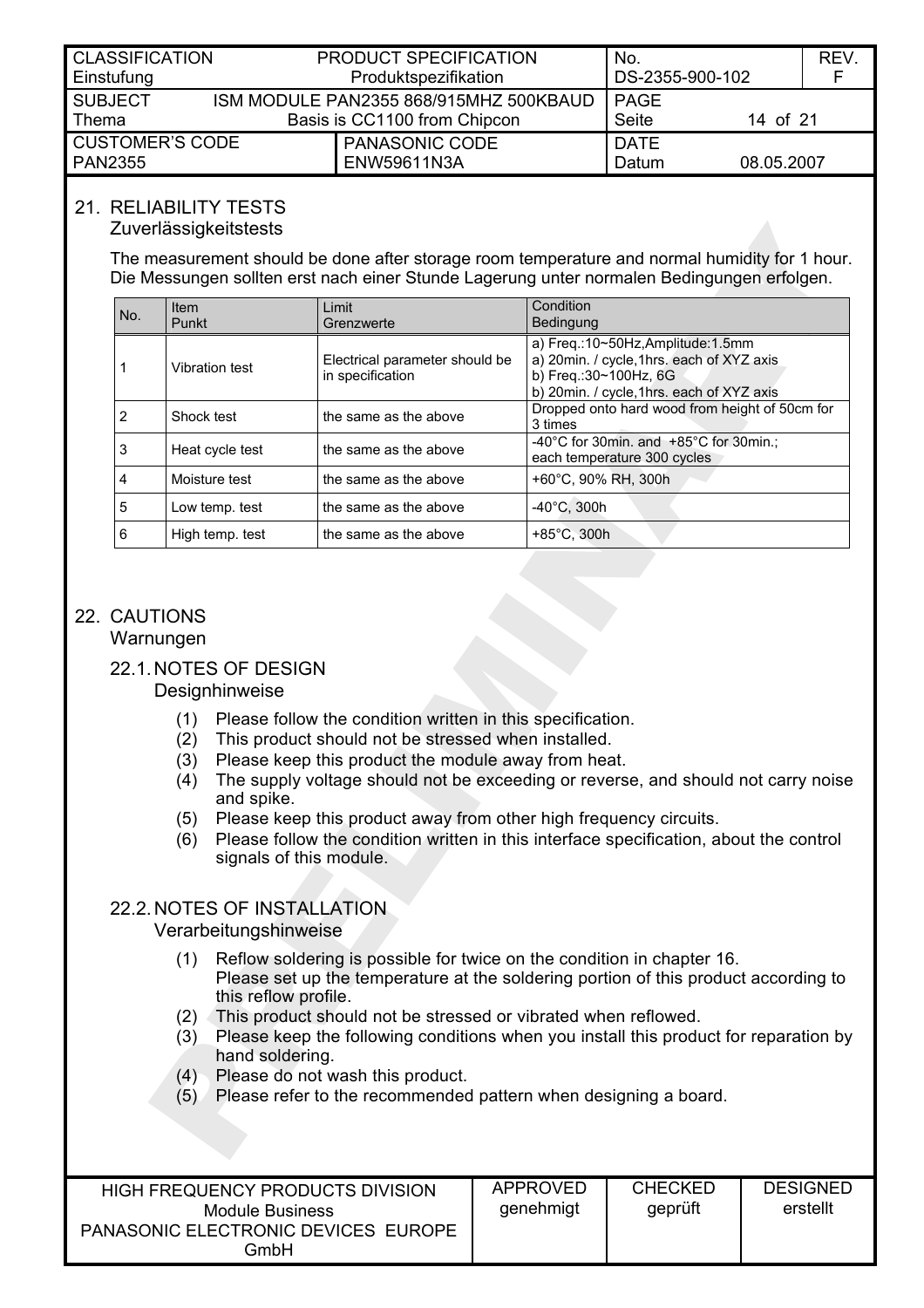<span id="page-14-0"></span>

| <b>CLASSIFICATION</b><br>Einstufung      | PRODUCT SPECIFICATION<br>Produktspezifikation                          | No.<br>DS-2355-900-102 |            | REV. |
|------------------------------------------|------------------------------------------------------------------------|------------------------|------------|------|
| <b>SUBJECT</b><br>Thema                  | ISM MODULE PAN2355 868/915MHZ 500KBAUD<br>Basis is CC1100 from Chipcon | <b>PAGE</b><br>Seite   | 15 of 21   |      |
| <b>CUSTOMER'S CODE</b><br><b>PAN2355</b> | PANASONIC CODE<br>ENW59611N3A                                          | DATE<br>Datum          | 08.05.2007 |      |

## 22.3. NOTES OF USAGE CONDITIONS

Benutzerhinweise

- (1) Please take measure against static electricity.
- (2) Please do not use the fallen product.
- (3) Please do not put on damage and dirt to the pin , and don't touch the electric components.
- (4) Please follow the condition written in the ratings , about the power supply instruments applied to this product.
- (5) Electrode peeling strength: Do not add pressure of more than 4.9N when soldered on PCB

## 22.4. NOTES OF STORAGE

### **Lagerhinweise**

- (1) Storage period: Please check the adhesive strength of the embossed tape and soldering after 6 months of storage.
- (2) Please keep this product away from water, poisonous gas and corrosive gas.
- (3) This product should not be stressed or shocked when transported.
- (4) Please follow the specification when piling up the packed crate ( max. 10).

# 22.5. OTHER CAUTIONS

#### Weitere Hinweise

- (1) This specification sheet is copyrighted. Please do not open it to the third party.
- (2) Please do not use this product of our company for another purpose.
- (3) Be sure to provide an appropriate fail-safe function on your product to prevent a second damage that may be caused by the abnormal function or the failure of our product.
- (4) This product has not been manufactured with any ozone chemical controlled under the Montreal Protocol.
- (5) When you have any question or uncertainty , both of you and Panasonic sincerely cope with it.

| HIGH FREQUENCY PRODUCTS DIVISION<br>Module Business<br>PANASONIC ELECTRONIC DEVICES EUROPE | APPROVED<br>genehmigt | <b>CHECKED</b><br>geprüft | <b>DESIGNED</b><br>erstellt |
|--------------------------------------------------------------------------------------------|-----------------------|---------------------------|-----------------------------|
| GmbH                                                                                       |                       |                           |                             |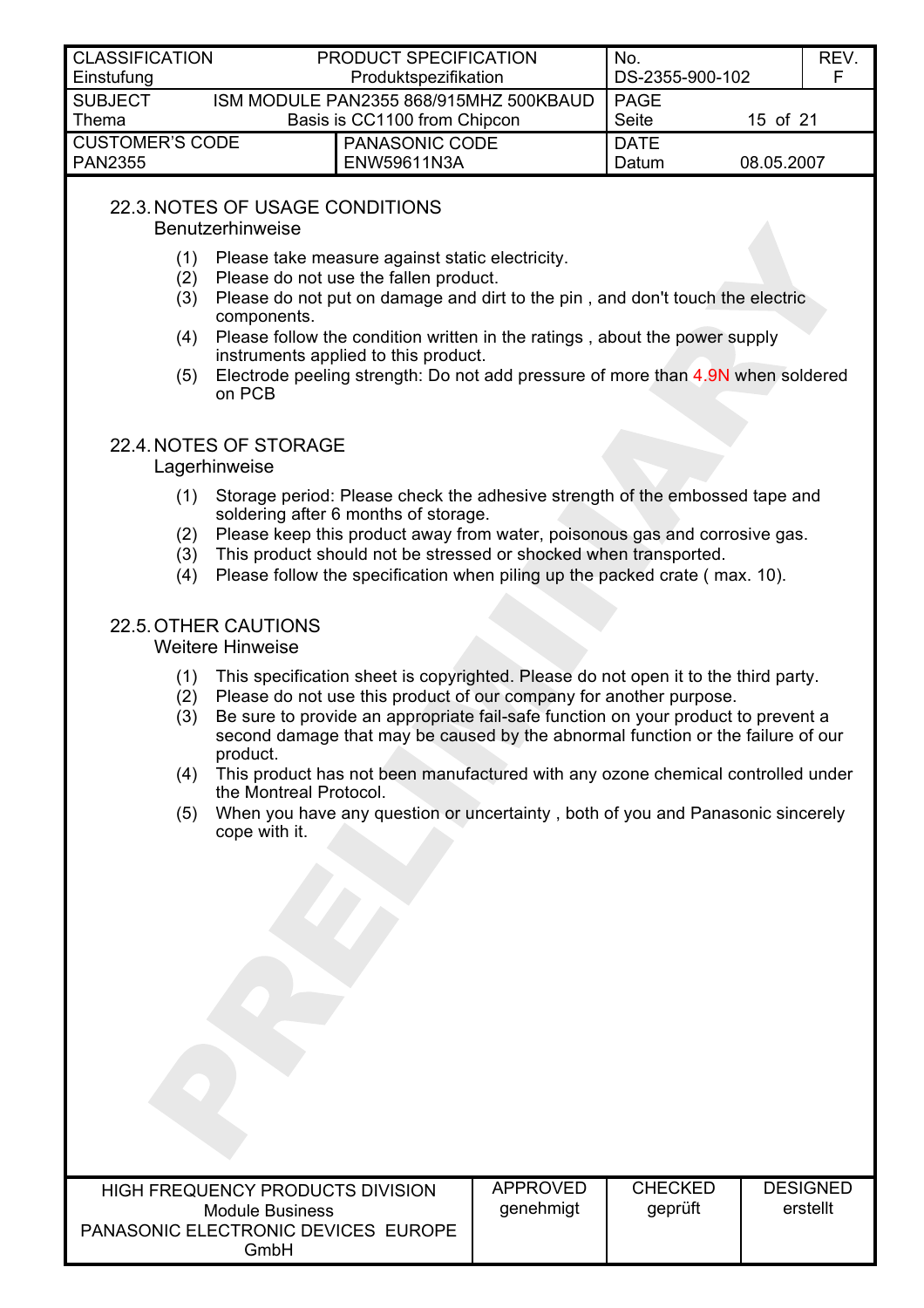<span id="page-15-1"></span><span id="page-15-0"></span>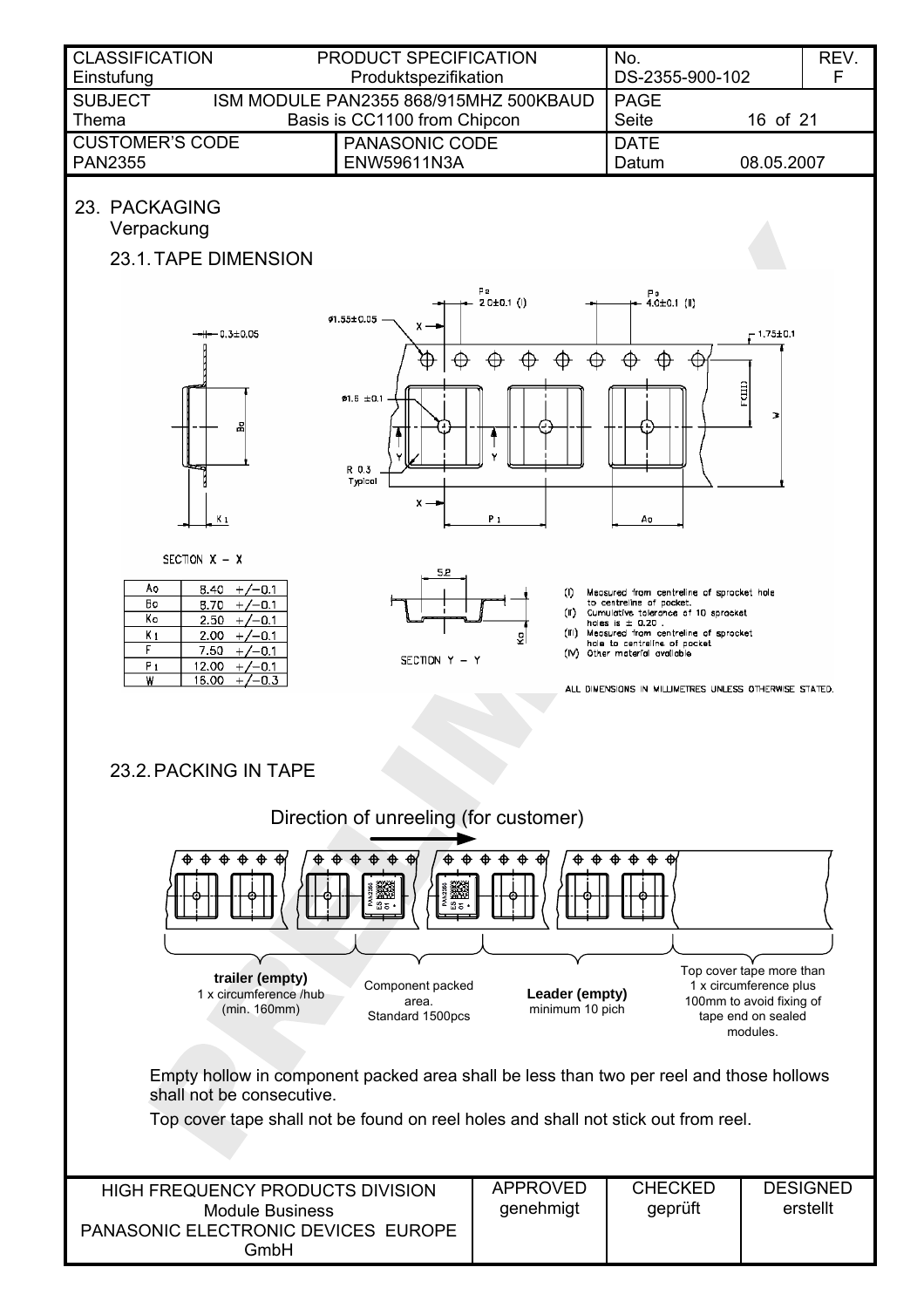<span id="page-16-0"></span>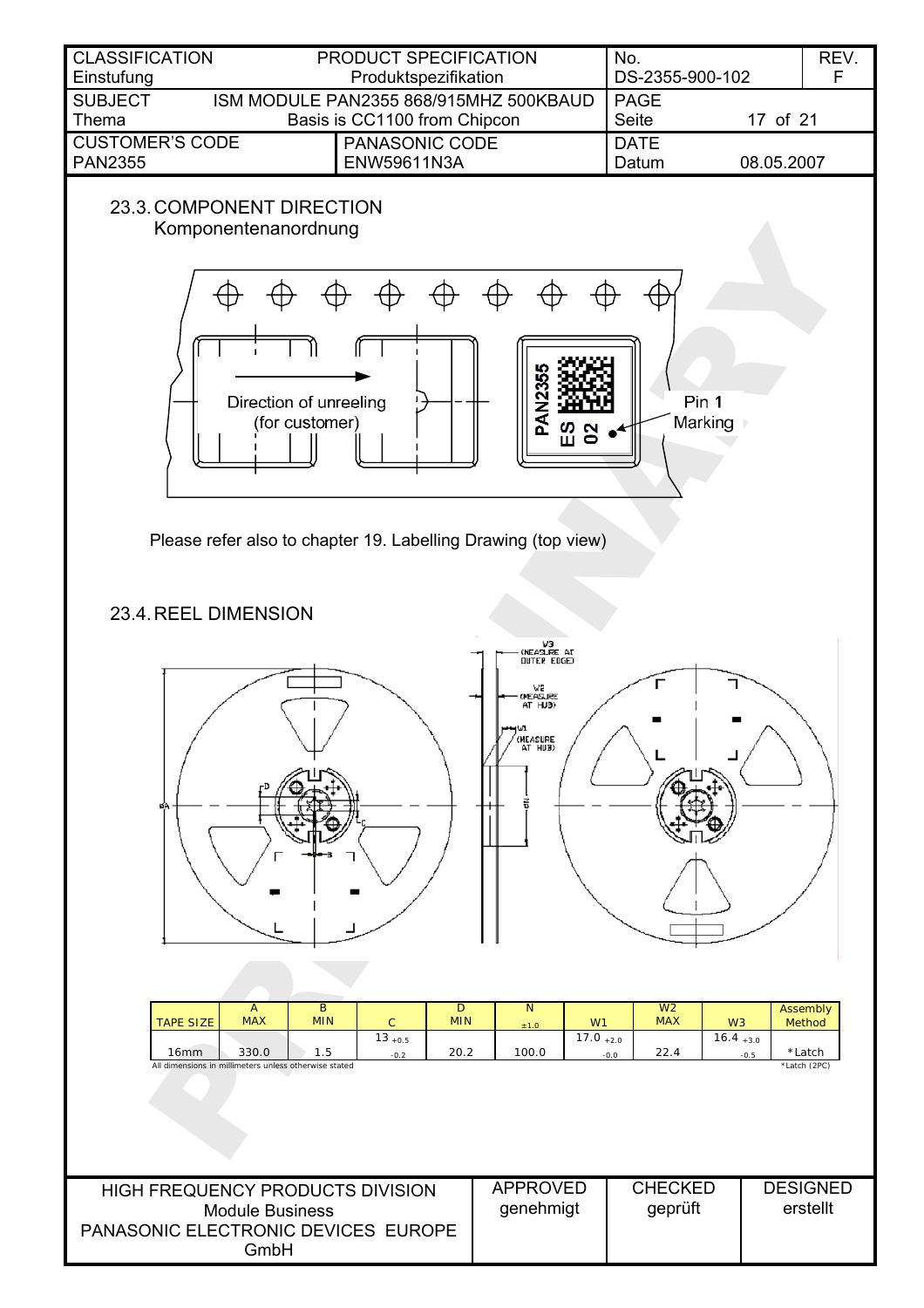<span id="page-17-0"></span>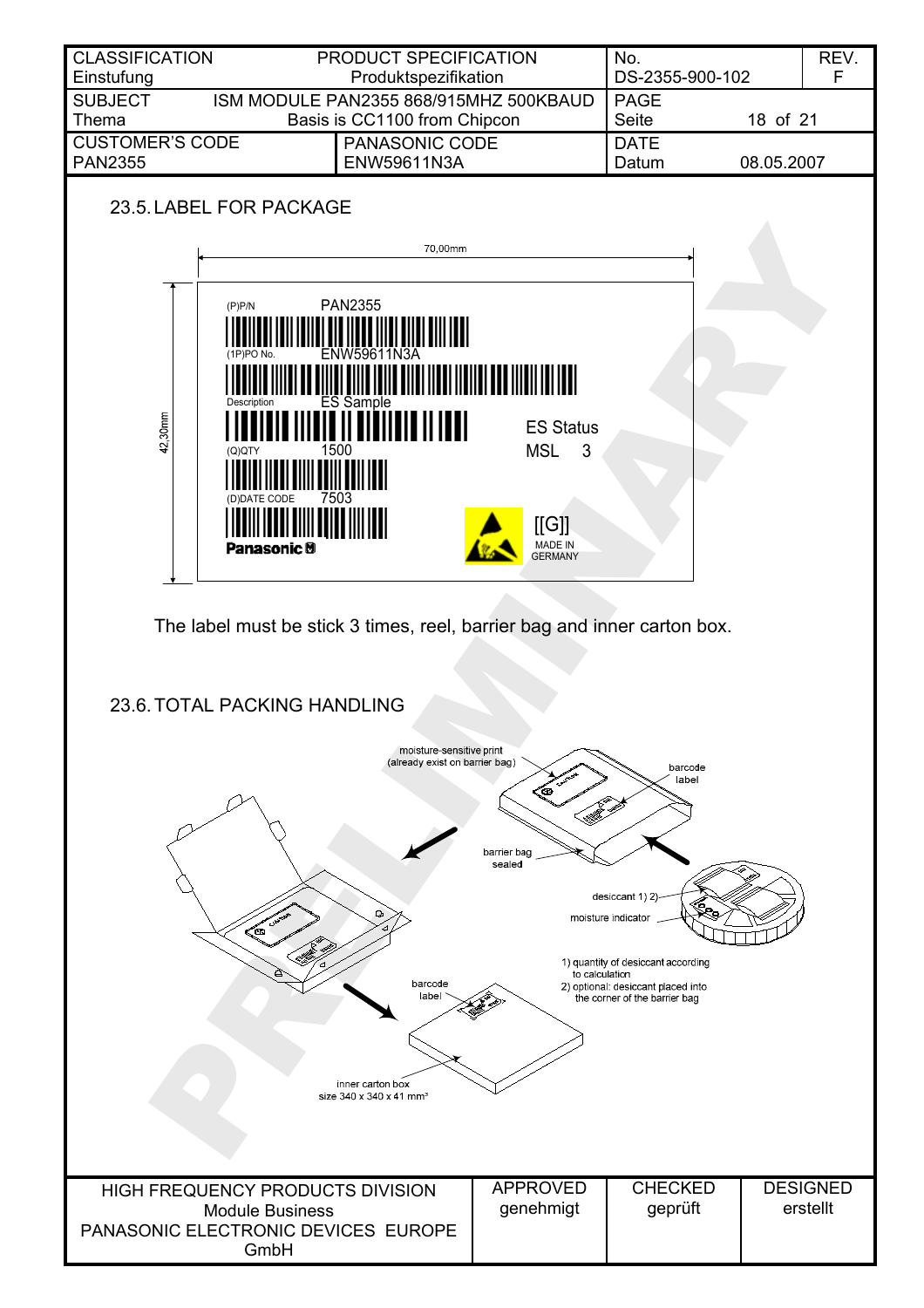<span id="page-18-4"></span><span id="page-18-3"></span><span id="page-18-2"></span><span id="page-18-1"></span><span id="page-18-0"></span>

| <b>CLASSIFICATION</b><br>Einstufung                           | PRODUCT SPECIFICATION<br>Produktspezifikation                                                                                                                        |                       | No.<br>DS-2355-900-102 |              | REV.<br>F       |
|---------------------------------------------------------------|----------------------------------------------------------------------------------------------------------------------------------------------------------------------|-----------------------|------------------------|--------------|-----------------|
| <b>SUBJECT</b>                                                | ISM MODULE PAN2355 868/915MHZ 500KBAUD                                                                                                                               |                       | <b>PAGE</b>            |              |                 |
| Thema                                                         | Basis is CC1100 from Chipcon                                                                                                                                         |                       | Seite                  | 19 of 21     |                 |
| <b>CUSTOMER'S CODE</b><br><b>PAN2355</b>                      | PANASONIC CODE<br>ENW59611N3A                                                                                                                                        |                       | <b>DATE</b><br>Datum   | 08.05.2007   |                 |
| 23.7. COVER TAPE REEL STRENGTH                                |                                                                                                                                                                      |                       |                        |              |                 |
|                                                               |                                                                                                                                                                      |                       |                        |              |                 |
|                                                               |                                                                                                                                                                      | Force direction       |                        |              |                 |
|                                                               |                                                                                                                                                                      |                       |                        |              |                 |
|                                                               |                                                                                                                                                                      | Speed = $300$ mm/min. |                        |              |                 |
|                                                               | $\theta$ = 10deg                                                                                                                                                     |                       |                        |              |                 |
| Cover tape reel strength<br>$=0.098 - 0.68N(10 - 70g)$        |                                                                                                                                                                      |                       |                        |              |                 |
|                                                               |                                                                                                                                                                      |                       |                        |              |                 |
|                                                               |                                                                                                                                                                      |                       |                        |              |                 |
|                                                               |                                                                                                                                                                      |                       |                        |              |                 |
| 24. ORDERING INFORMATION                                      |                                                                                                                                                                      |                       |                        |              |                 |
| Bestellinformationen                                          |                                                                                                                                                                      |                       |                        |              |                 |
| Ordering part number                                          | Description                                                                                                                                                          |                       |                        | $MOQ^{(1)}$  |                 |
| ENW5Z611N3A                                                   | Engineering Sample for PAN2355                                                                                                                                       |                       | 1                      |              |                 |
| ENW59611N3A <sup>(2)</sup>                                    | Mass production sample for PAN2355                                                                                                                                   |                       |                        | $1500^{(3)}$ |                 |
| Note:                                                         |                                                                                                                                                                      |                       |                        |              |                 |
| Minimum order quantity.<br>(1)                                |                                                                                                                                                                      |                       |                        |              |                 |
| (2)                                                           | Could only be ordered, if we released the mass production status.<br>If we finishing, this document will change from PRELIMINARY to RELEASE also the revision status |                       |                        |              |                 |
|                                                               | will move from alphabetic numbering to 1.0.                                                                                                                          |                       |                        |              |                 |
| (3)                                                           | On special agreement we can also deliver in lower quantity!                                                                                                          |                       |                        |              |                 |
|                                                               |                                                                                                                                                                      |                       |                        |              |                 |
|                                                               |                                                                                                                                                                      |                       |                        |              |                 |
|                                                               |                                                                                                                                                                      |                       |                        |              |                 |
|                                                               |                                                                                                                                                                      |                       |                        |              |                 |
|                                                               |                                                                                                                                                                      |                       |                        |              |                 |
|                                                               |                                                                                                                                                                      |                       |                        |              |                 |
|                                                               |                                                                                                                                                                      |                       |                        |              |                 |
|                                                               |                                                                                                                                                                      |                       |                        |              |                 |
|                                                               |                                                                                                                                                                      |                       |                        |              |                 |
|                                                               |                                                                                                                                                                      |                       |                        |              |                 |
|                                                               |                                                                                                                                                                      |                       |                        |              |                 |
|                                                               |                                                                                                                                                                      |                       |                        |              |                 |
|                                                               |                                                                                                                                                                      |                       |                        |              |                 |
|                                                               |                                                                                                                                                                      |                       |                        |              |                 |
|                                                               |                                                                                                                                                                      |                       |                        |              |                 |
|                                                               |                                                                                                                                                                      |                       |                        |              |                 |
|                                                               |                                                                                                                                                                      |                       |                        |              |                 |
| <b>HIGH FREQUENCY PRODUCTS DIVISION</b>                       |                                                                                                                                                                      | <b>APPROVED</b>       | <b>CHECKED</b>         |              | <b>DESIGNED</b> |
| <b>Module Business</b><br>PANASONIC ELECTRONIC DEVICES EUROPE |                                                                                                                                                                      | genehmigt             | geprüft                |              | erstellt        |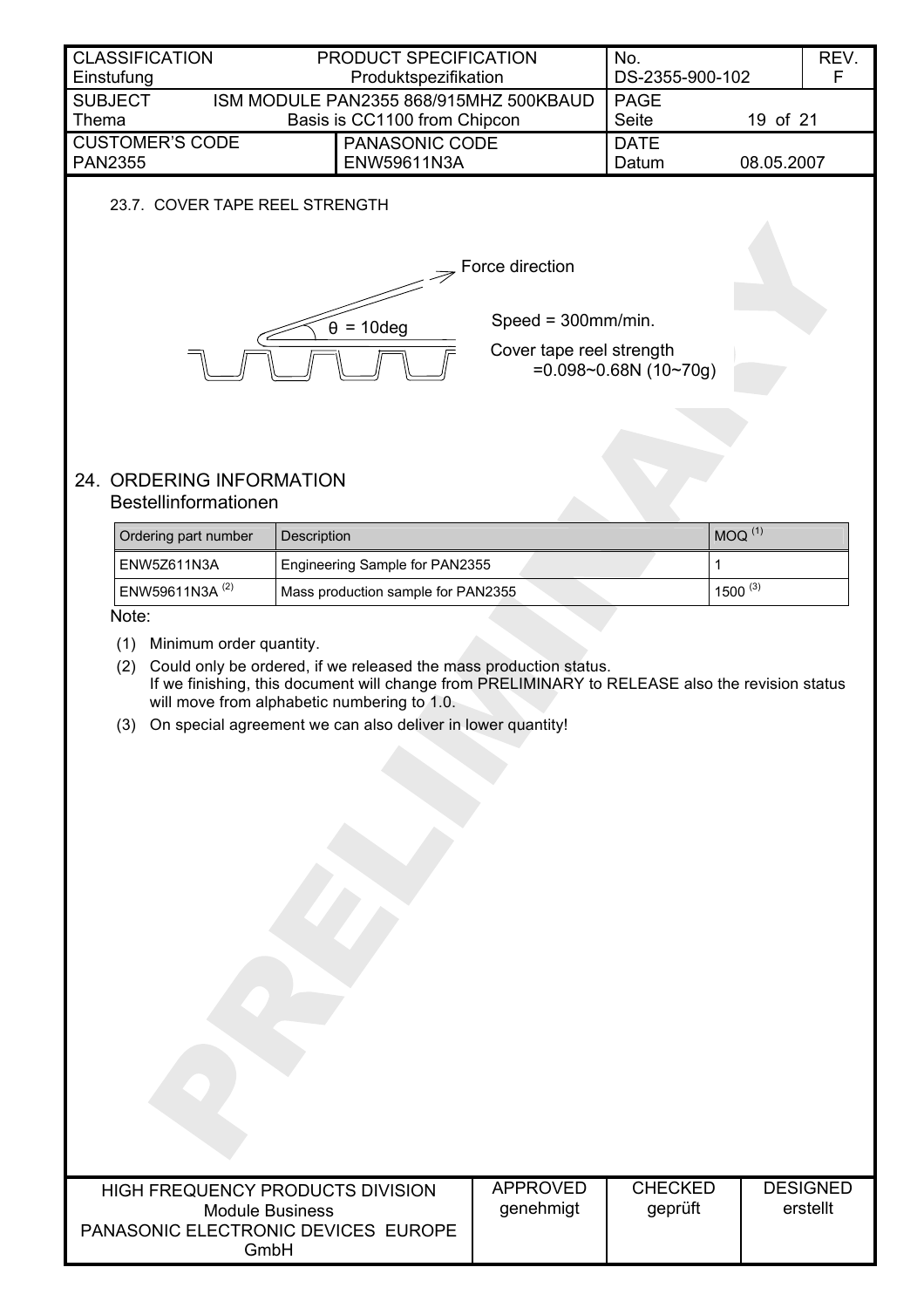<span id="page-19-0"></span>

| <b>CLASSIFICATION</b><br>Einstufung      | PRODUCT SPECIFICATION<br>Produktspezifikation                          | No.<br>DS-2355-900-102 |            | REV.<br>E |
|------------------------------------------|------------------------------------------------------------------------|------------------------|------------|-----------|
| <b>SUBJECT</b><br>Thema                  | ISM MODULE PAN2355 868/915MHZ 500KBAUD<br>Basis is CC1100 from Chipcon | PAGE<br>Seite          | 20 of 21   |           |
| <b>CUSTOMER'S CODE</b><br><b>PAN2355</b> | PANASONIC CODE<br>ENW59611N3A                                          | <b>DATE</b><br>Datum   | 08.05.2007 |           |

## 25. ROHS DECLARATION

<span id="page-19-3"></span>RoHS-Erklärung

Declaration of environmental compatibility for supplied products:

Hereby we declare to our best present knowledge based on declaration of our suppliers that this product do not contain by now the following substances which are banned by Directive 2002/95/EC (RoHS) or if contain a maximum concentration of 0,1% by weight in homogeneous materials for

- Lead and lead compounds
- Mercury and mercury compounds
- Chromium (VI)
- PBB (polybrominated biphenyl) category
- PBDE (polybrominated biphenyl ether) category

And a maximum concentration of 0,01% by weight in homogeneous materials for

• Cadmium and cadmium compounds

## 26. DATA SHEET STATUS

#### Datenblatt Status

This data sheet contains data from the PRELIMINARY specification. Supplementary data will be published at a later date. Panasonic reserves the right to change the specification without notice, in order to improve the design and supply the best possible product.

Please consult the most recently issued data sheet before initiating or completing a design.

#### <span id="page-19-2"></span>27. RELATED DOCUMENTS Mitgeltende Dokumente

- <span id="page-19-1"></span>[1] CC1100 Data Sheet (Rev. 1.1) SWRS038a
- [2] CC1100 Errata Note Rev 1.0
- [3] Application Note AN039 (Using the CC1100/CC1150 in the European 433 and 868 MHz ISM bands)

| APPROVED<br>HIGH FREQUENCY PRODUCTS DIVISION<br>genehmigt<br>Module Business<br>PANASONIC ELECTRONIC DEVICES EUROPE<br>GmbH | <b>CHECKED</b><br>qeprüft | <b>DESIGNED</b><br>erstellt |
|-----------------------------------------------------------------------------------------------------------------------------|---------------------------|-----------------------------|